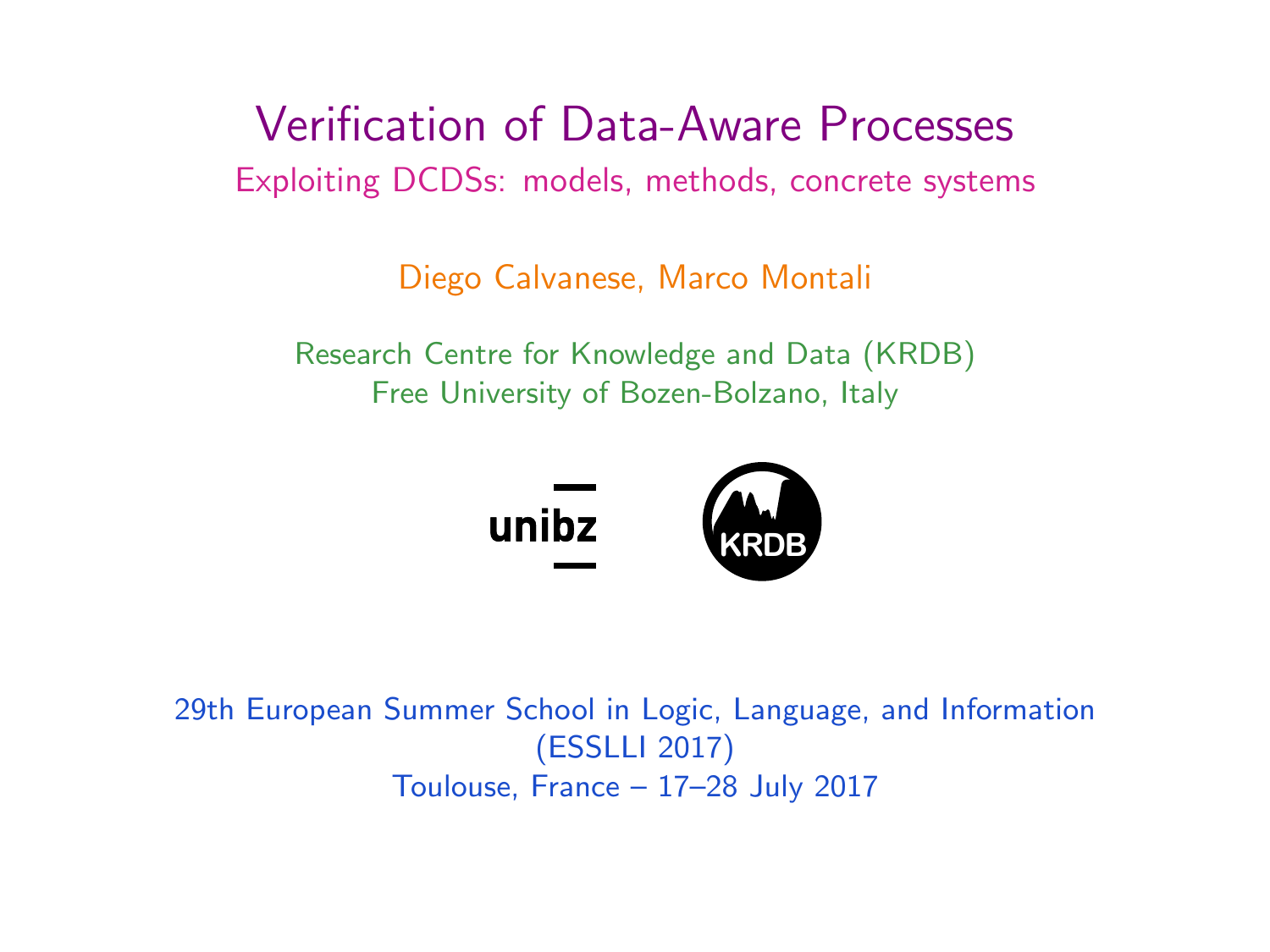# **Outline**

- [The story so far](#page-2-0)
- [Checking/ensuring state boundedness](#page-4-0)
- [Boundedness and resources](#page-9-0)
- [Unbounded systems](#page-11-0)
- [Towards concrete systems](#page-15-0)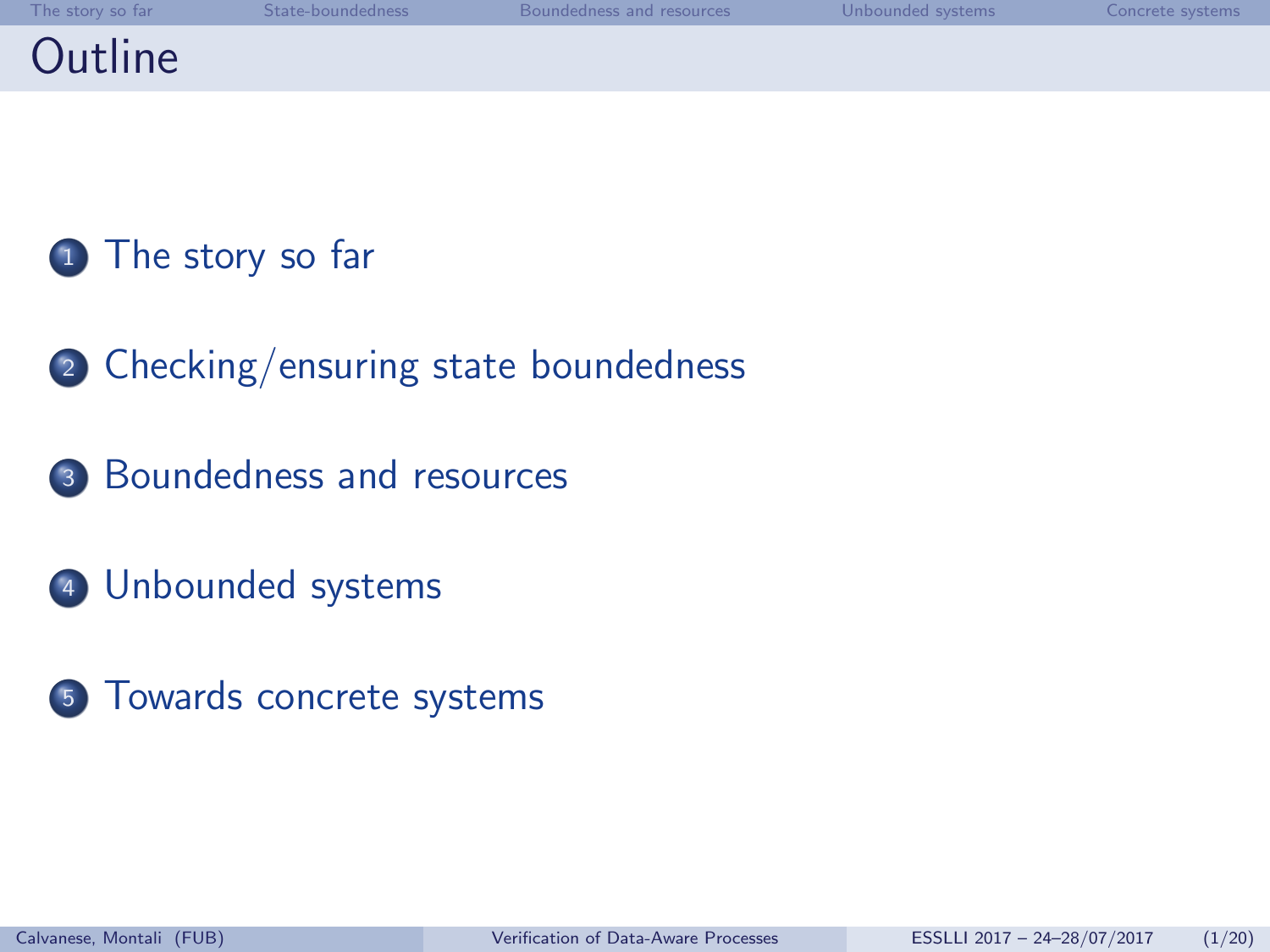<span id="page-2-0"></span>

| The story so far | State-boundedness | Boundedness and resources | Unbounded systems | Concrete systems |
|------------------|-------------------|---------------------------|-------------------|------------------|
| Outline          |                   |                           |                   |                  |

1 [The story so far](#page-2-0)

- [Checking/ensuring state boundedness](#page-4-0)
- [Boundedness and resources](#page-9-0)
- [Unbounded systems](#page-11-0)
- [Towards concrete systems](#page-15-0)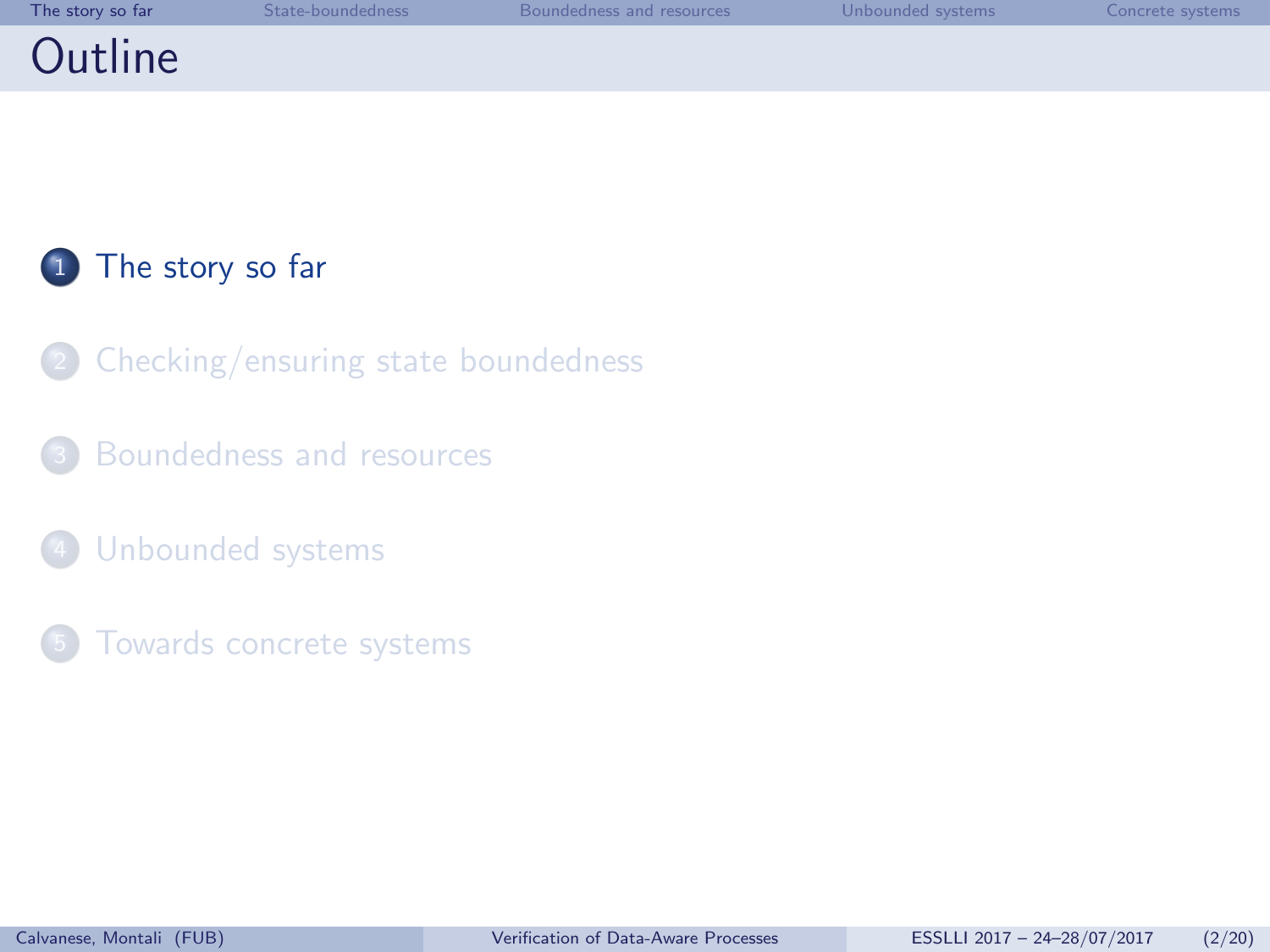# The story so far, with main references

- The need of combining (business) processes and data. [Calvanese, De Giacomo, and Montali [2013\]](#page-24-0)
- A pristine formalism for data-aware business processes: DCDS. [Bagheri Hariri, Calvanese, De Giacomo, et al. [2013;](#page-24-1) Montali and Calvanese [2016\]](#page-24-2)
- Suitable **verification logics** for data-aware processes. [Bagheri Hariri, Calvanese, De Giacomo, et al. [2013;](#page-24-1) Calvanese, De Giacomo, Montali, and Patrizi [2017\]](#page-24-3)
- Corresponding characterization theorems.

[Calvanese, De Giacomo, Montali, and Patrizi [2017\]](#page-24-3)

• A decidability map, with an unexpected dichotomy between  $\mu$  $\mathcal{L}_A$  and LTL-FO<sub>A</sub>.

[Bagheri Hariri, Calvanese, De Giacomo, et al. [2013;](#page-24-1) Calvanese, De Giacomo, Montali, and Patrizi [2017\]](#page-24-3)

Note: Incorrect results in [Bagheri Hariri, Calvanese, De Giacomo, et al. [2013;](#page-24-1) Okamoto [2010\]](#page-25-0) fixed in [Calvanese, De Giacomo, Montali, and Patrizi [2017\]](#page-24-3).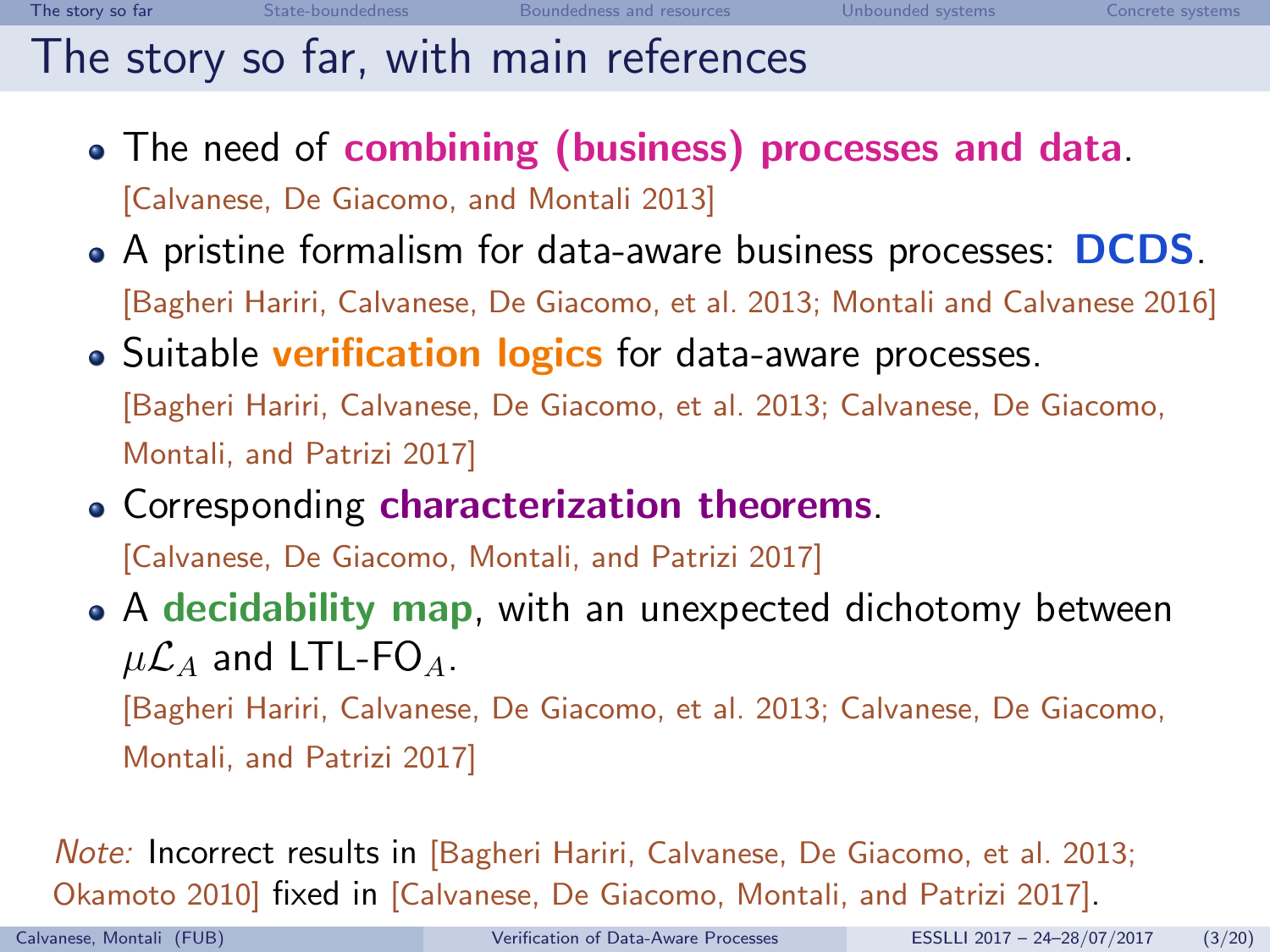<span id="page-4-0"></span>

| The story so far | State-boundedness | Boundedness and resources | Unbounded systems | Concrete systems |
|------------------|-------------------|---------------------------|-------------------|------------------|
| Outline          |                   |                           |                   |                  |

#### [The story so far](#page-2-0)

- <sup>2</sup> [Checking/ensuring state boundedness](#page-4-0)
- [Boundedness and resources](#page-9-0)
- [Unbounded systems](#page-11-0)
- [Towards concrete systems](#page-15-0)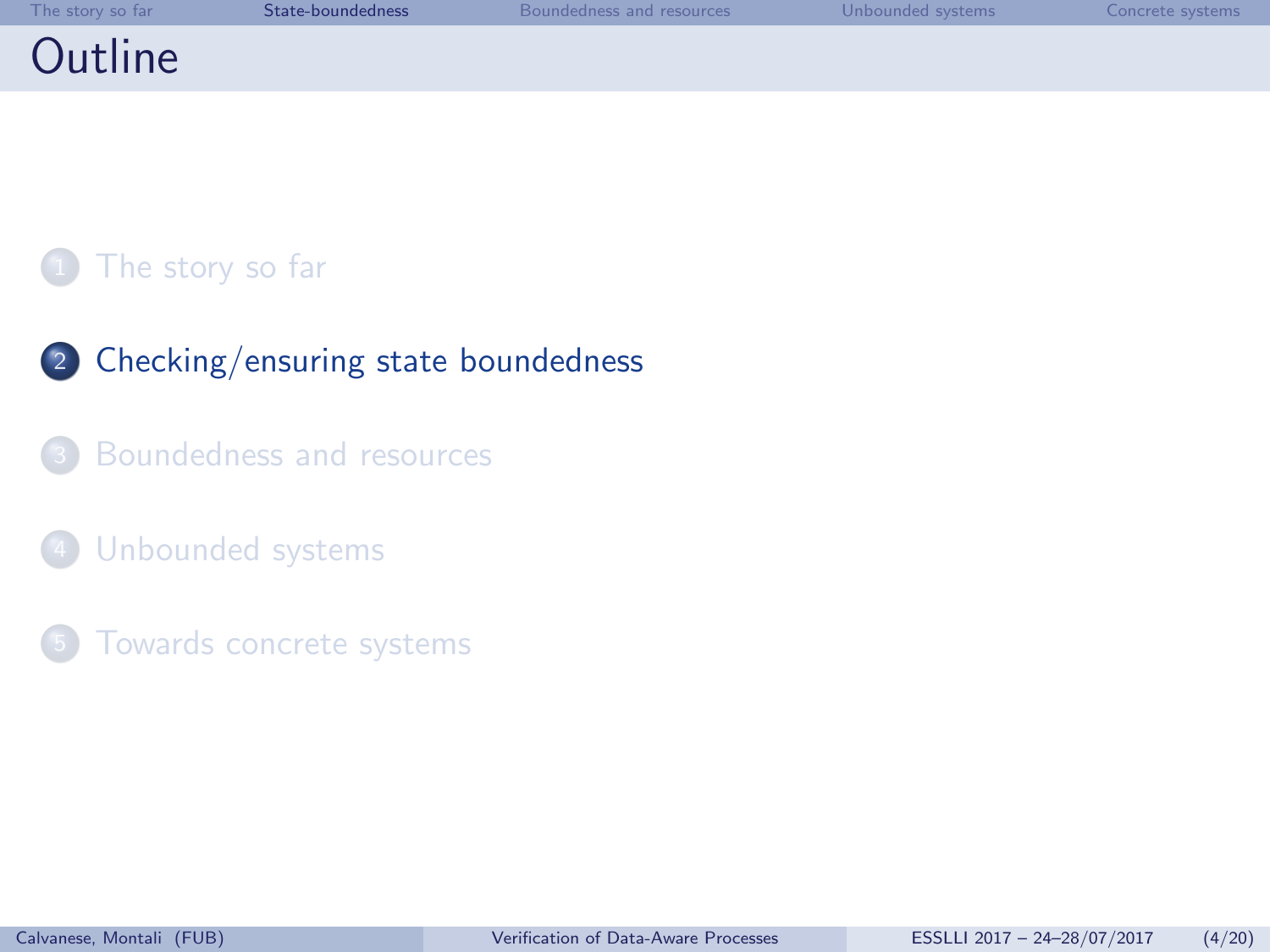# How to check/ensure state boundedness?

#### Theorem

Checking whether a DCDS is state-/run-bounded is:

- Decidable for a given bound.
- **Jundecidable for an unknown bound.**

#### Three possible strategies:

- Single out classes of DCDSs for which checking state-/run-boundedness is decidable.
- **IDENTIFY** sufficient syntactic conditions that are decidable to check, and that guarantee state-/run-boundedness
	- cf. syntactic conditions for chase termination in data exchange.
- Devise **modeling methodologies** that guarantee state boundedness.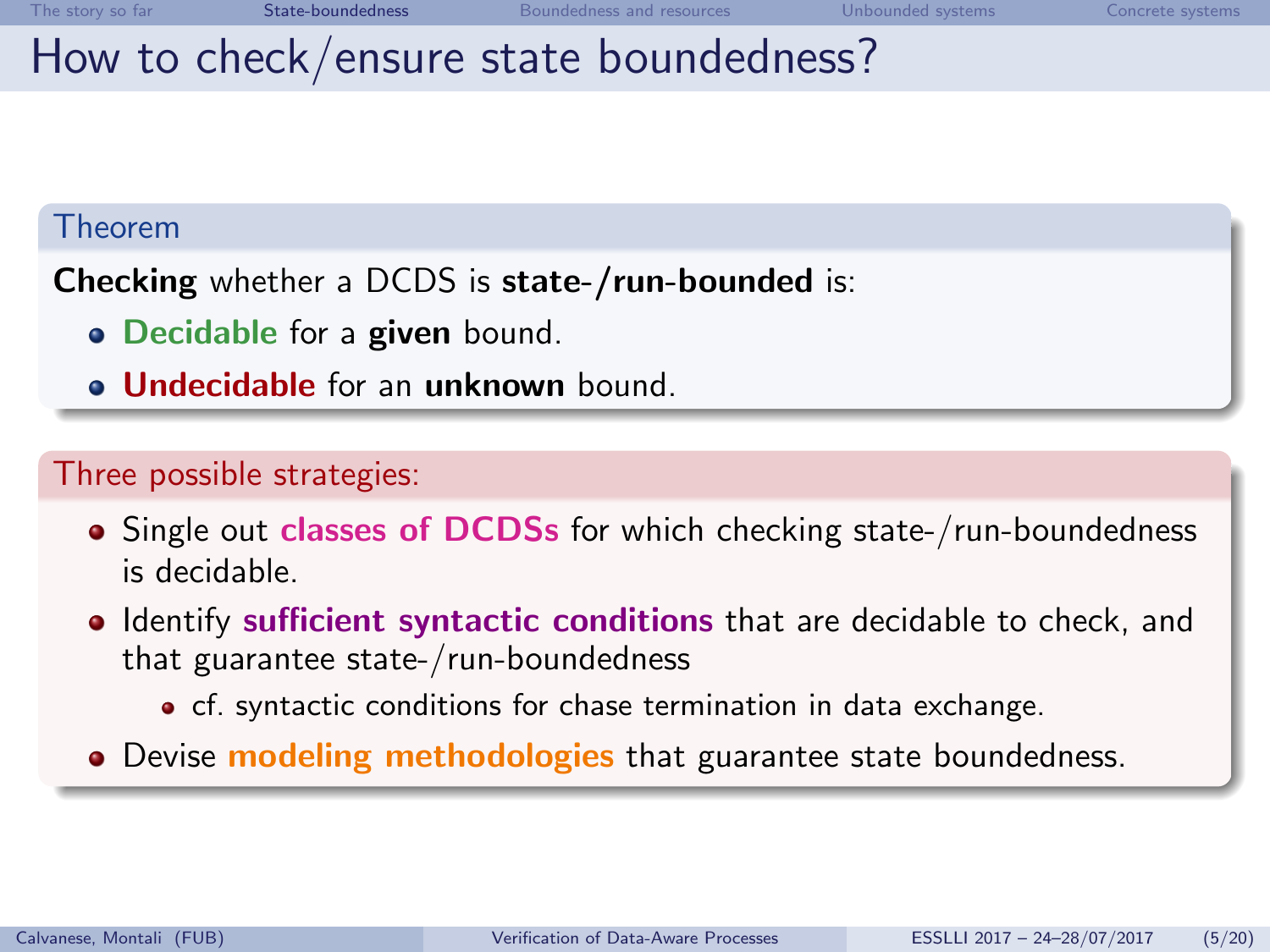# DCDSs with decidable state-boundedness

#### Fact

DCDSs using only unary relations correspond to variants of Petri nets.

The specific variant depends on the features used in the DCDS.

Note: State-boundedness relate to boundedness in Petri nets.

#### Petri nets with name management

Decidable boundedness. [Rosa-Velardo and Frutos-Escrig [2011\]](#page-25-1)



[Montali and Rivkin [2016\]](#page-25-2)

Translation to DCDSs and  $\mu\mathcal{L}_P$  verification.

Reset-Transfer Nets

Undecidable boundedness. [Dufourd, Jancar, and Schnoebelen [1999\]](#page-25-3)



[Bagheri Hariri, Calvanese, Deutsch, et al. [2014\]](#page-25-4)

"Lossy" correspondence with DCDSs.

Calvanese, Montali (FUB) [Verification of Data-Aware Processes](#page-0-0) ESSLLI 2017 – 24–28/07/2017 (6/20)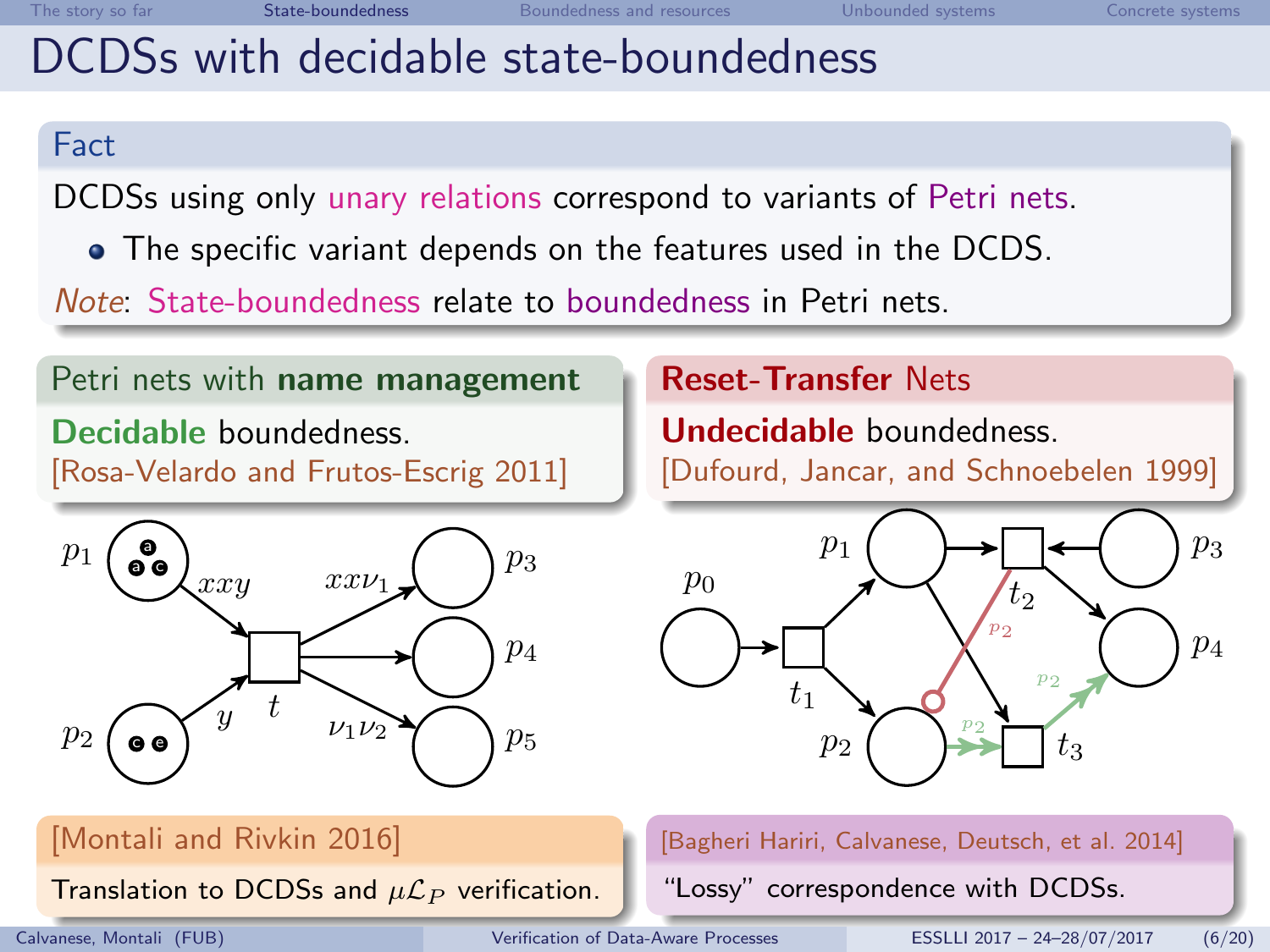# Attacking state-boundedness

### The class of DCDSs with decidable state-boundedness very restrictive

These variants of Petri nets corresponds to DCDSs with only unary relations, limited use of negation, no or limited joins, ...

### How to **check/guarantee** that a DCDS is state-bounded?

#### Sufficient, syntactic conditions:

- Extract a data flow graph from the DCDS.
- **Check sources of unboundedness** through this graph.

See [Bagheri Hariri, Calvanese, De Giacomo, et al. [2013\]](#page-24-1) and [Bagheri Hariri, Calvanese, Deutsch, et al. [2014\]](#page-25-4).

#### State-boundedness by design:

Design methods for state-bounded DCDSs. In [Solomakhin et al. [2013\]](#page-26-0):

- Processes are bound to evolving business objects (artifacts).
- **Each business object manipulate** boundedly many data.
- (New) business objects pick their names from a fixed pool of ids.

More sophisticated techniques in [Montali and Calvanese [2016;](#page-24-2) Calvanese, Montali, et al. [2014\]](#page-26-1).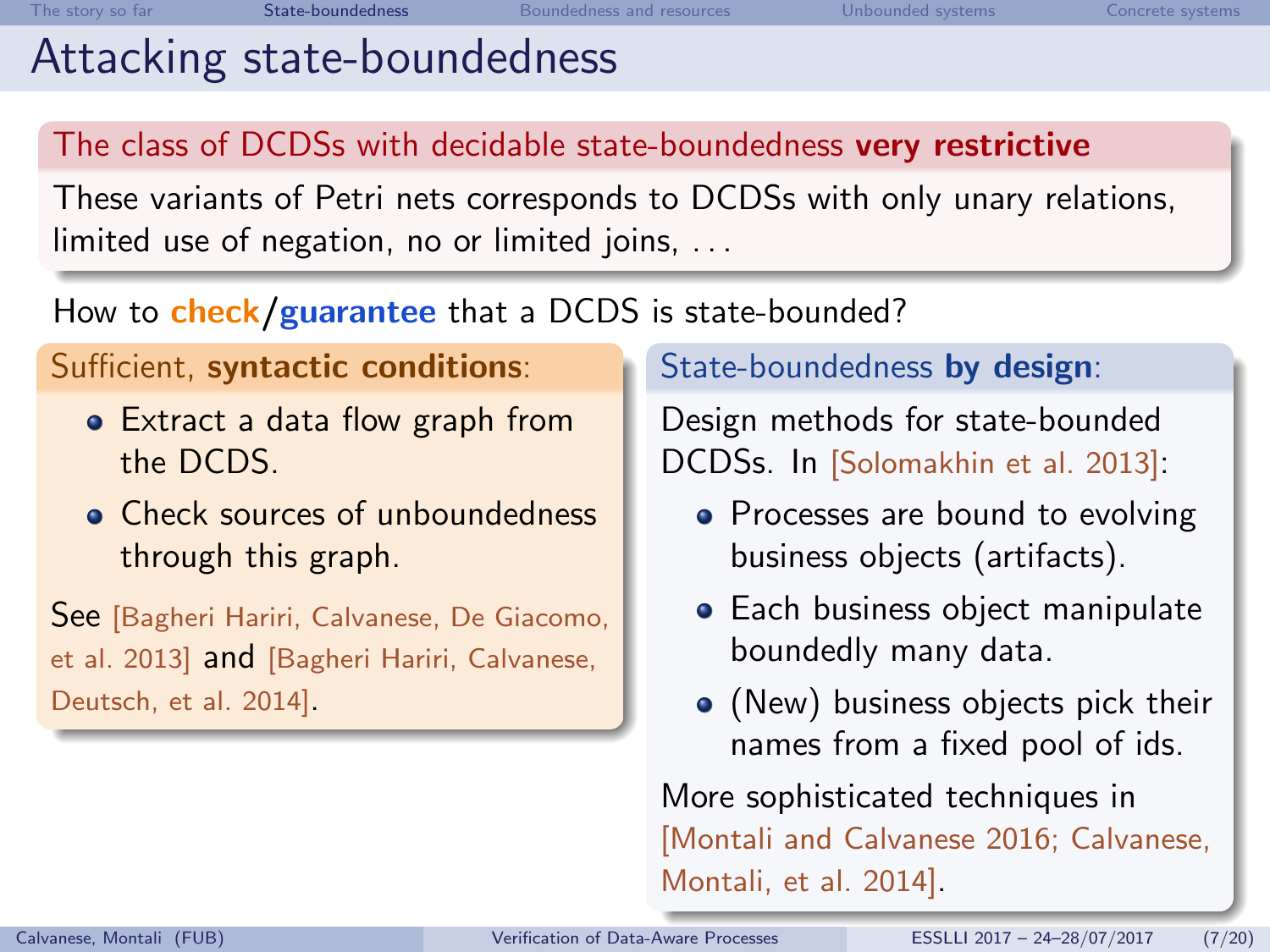### State-boundedness in concrete process modeling languages

#### Classical BPM languages/suites

- Central notion of **case** representing a process instance.
- $\bullet$  Each case carries its own case data, in isolation to the other cases (e.g., order details, customer address, . . . ).
- Cases interact by accessing a central, persistent data storage.

#### Artifact-centric approaches:

- Central notion of **business object** gluing data and behaviour together.
- All data relevant to a business object are attached to it.
- Processes may query multiple business objects at once, to determine the possible next steps.

#### External and internal stakeholders. . .

- New cases/business objects are created upon **events** issued by external stakeholders (e.g., new order request).
- But then they are bound to internal resources, responsible for progressing the corresponding process instances.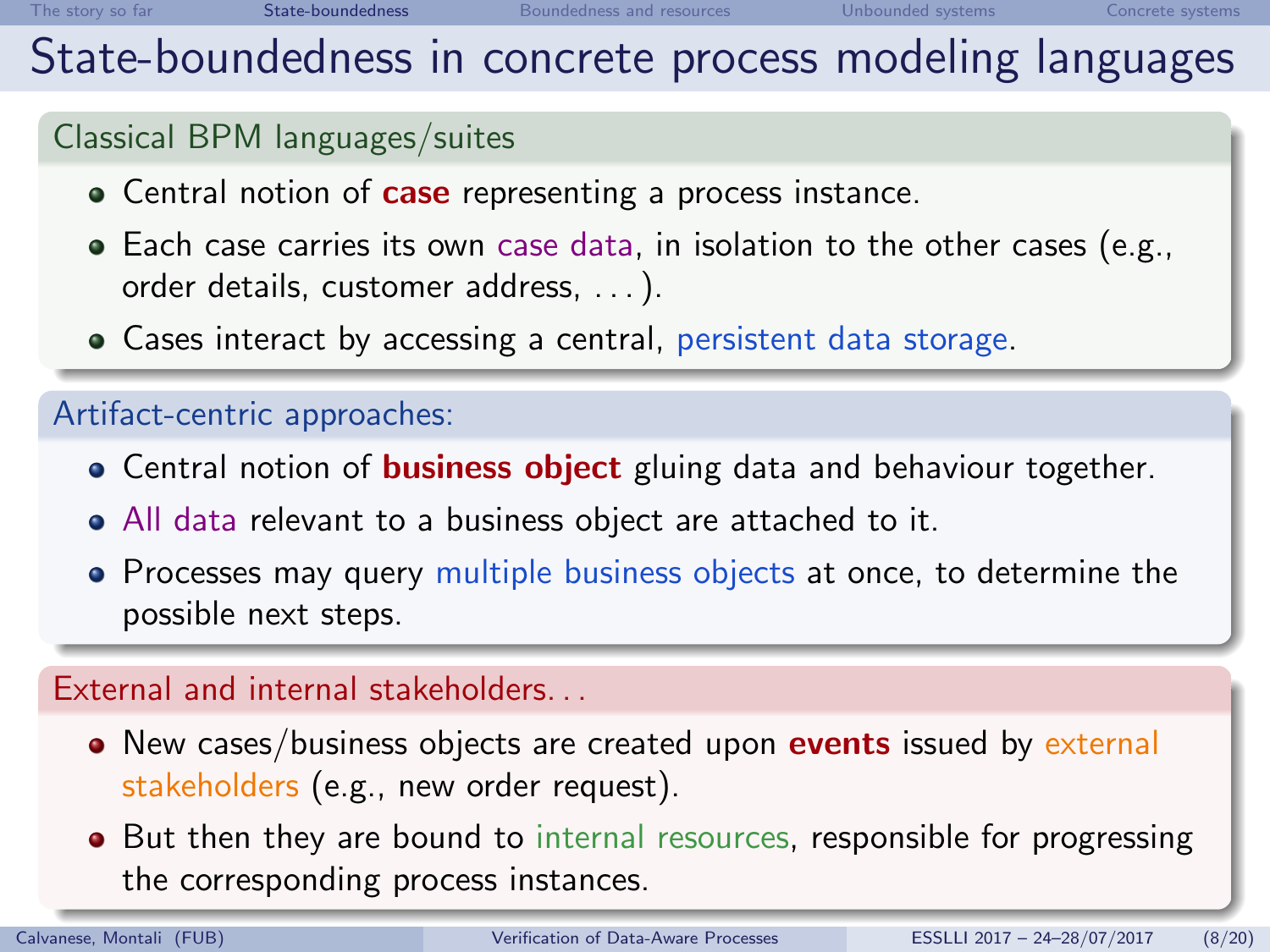<span id="page-9-0"></span>

| The story so far | State-boundedness | Boundedness and resources | Unbounded systems | Concrete systems |
|------------------|-------------------|---------------------------|-------------------|------------------|
| Outline          |                   |                           |                   |                  |

[The story so far](#page-2-0)

[Checking/ensuring state boundedness](#page-4-0)

<sup>3</sup> [Boundedness and resources](#page-9-0)

[Unbounded systems](#page-11-0)

[Towards concrete systems](#page-15-0)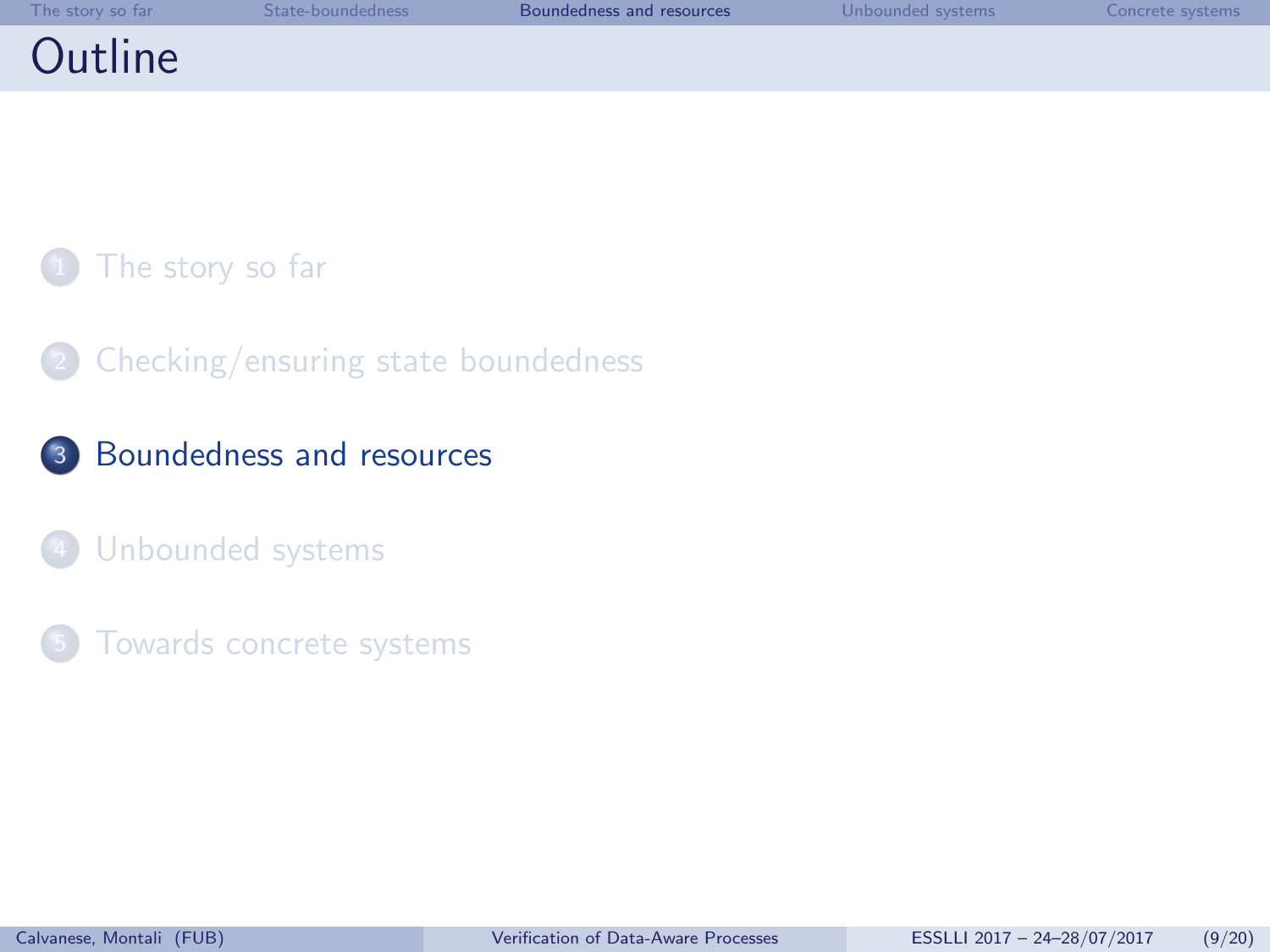### RIAW-nets [Montali and Rivkin [2016\]](#page-25-2)



#### $RIAW-nets = \nu-PNs + workflow$  nets

- **•** Emitter transition generating a **new process id** when fired.
- Control-flow name matching to selectively spawn/synch tokens using their id.
- Resource places to bound the number of simultaneously coexisting active process instances! (but unboundedly many over time).

Decidability of model checking via translation to state-bounded DCDSs.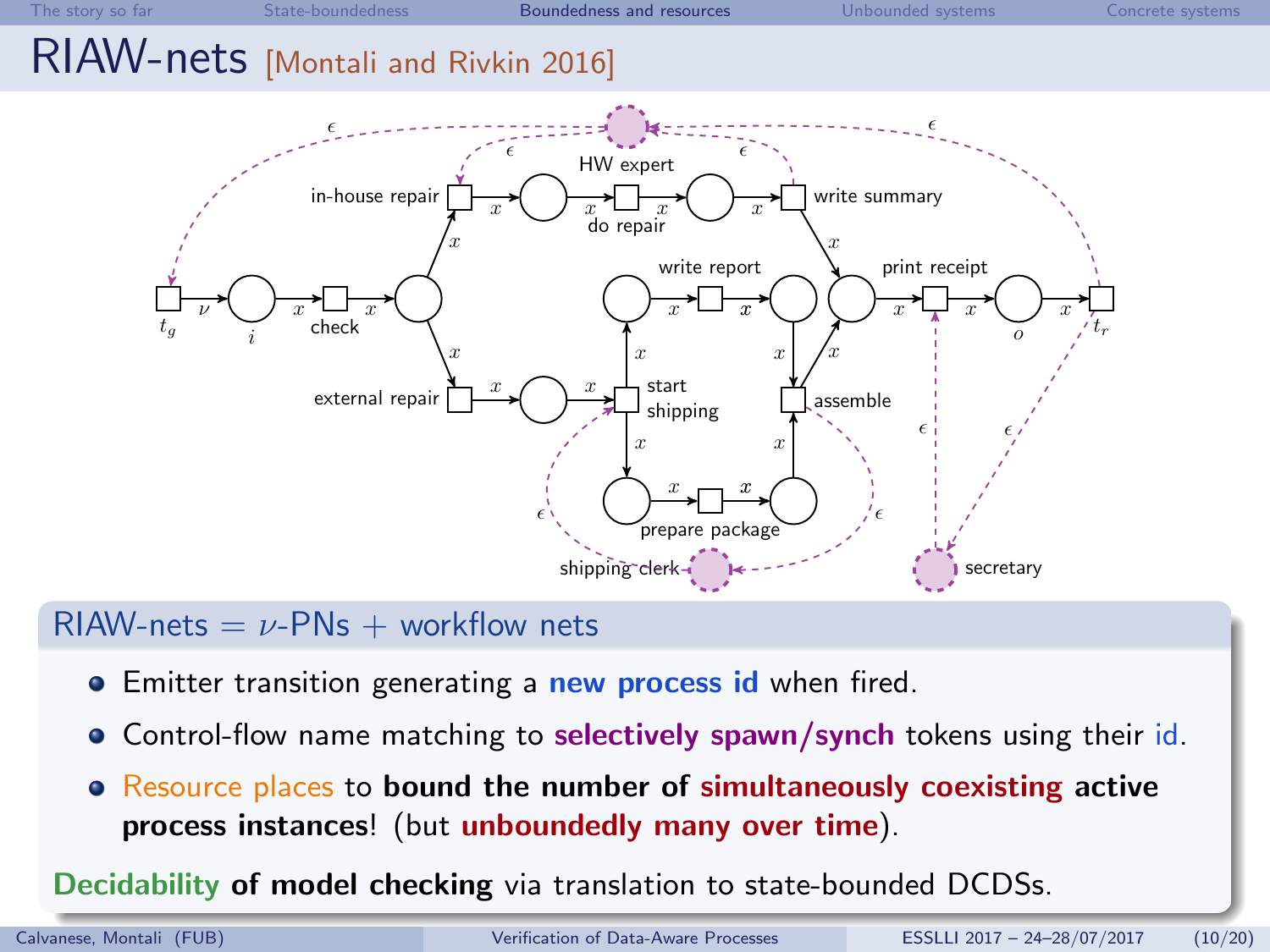<span id="page-11-0"></span>

| The story so far | State-boundedness | Boundedness and resources | Unbounded systems | Concrete systems |
|------------------|-------------------|---------------------------|-------------------|------------------|
| Outline          |                   |                           |                   |                  |

[The story so far](#page-2-0)

[Checking/ensuring state boundedness](#page-4-0)

[Boundedness and resources](#page-9-0)

<sup>4</sup> [Unbounded systems](#page-11-0)

[Towards concrete systems](#page-15-0)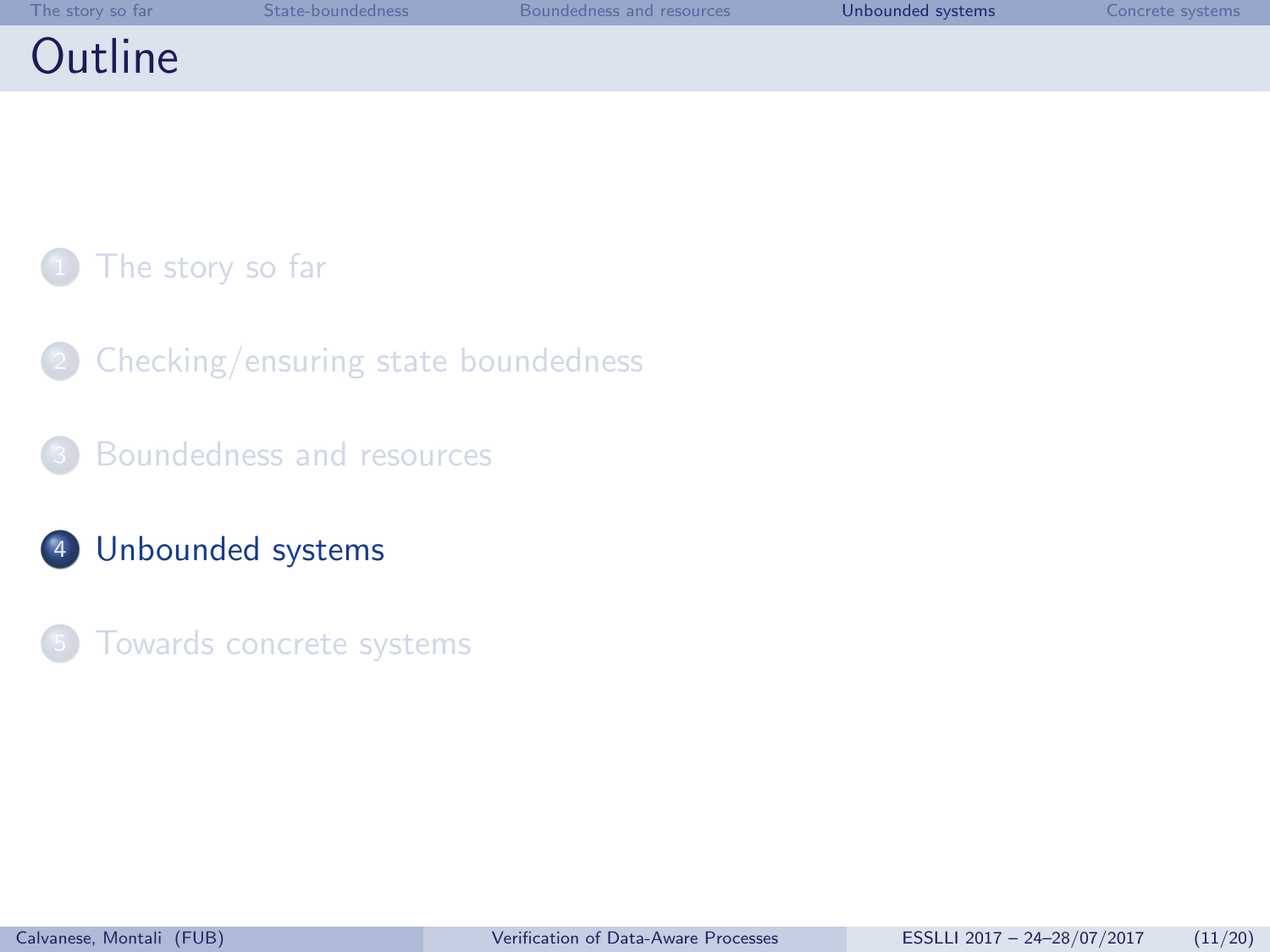### Data isolation and case unboundedness

What if the number of simultaneously active cases cannot be bounded?

In [Montali and Calvanese [2016;](#page-24-2) Calvanese, Montali, et al. [2014\]](#page-26-1), we show that decidability of model checking can be retained, if the system obeys to:

- relative boundedness (each case manipulates boundedly many data);
- **o data isolation** (cases interact very weakly).



Modeling guidelines to guarantee data isolation and relative boundedness:

- <sup>1</sup> Queries must be navigational (no arbitrary access to relations).
- <sup>2</sup> 1-to-many relations require a number restriction on the "many" side.
- **3** Each case cannot create a chain of tuples of unbounded lenght.
- <sup>4</sup> Cases can share tuples only in a controlled way (no construction of chains).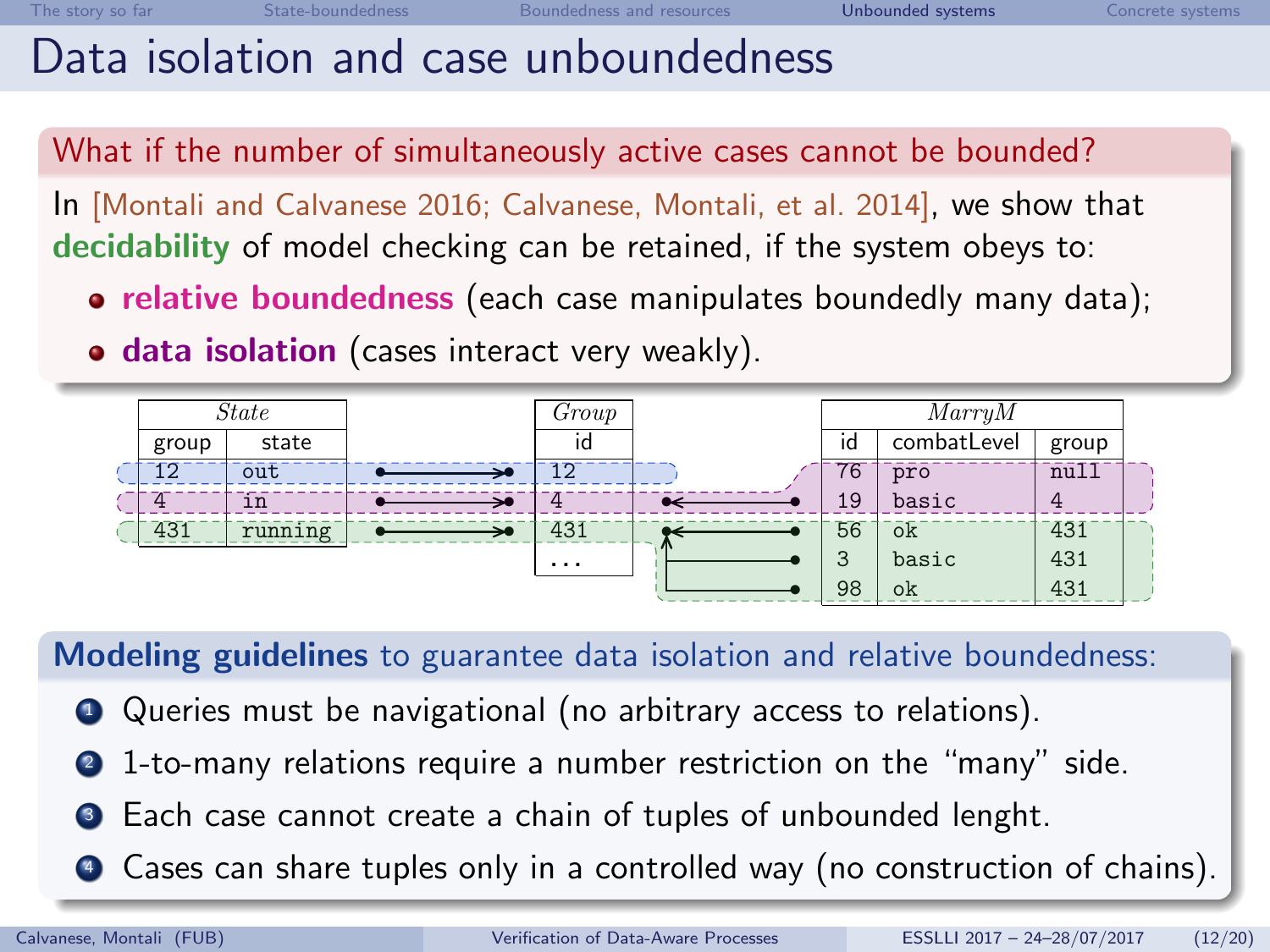### Beyond State-Boundedness

#### **Question**

Are there classes of DCDSs that are *unbounded*, but still amenable to verification?

#### Key result in [Abdulla et al. [2016\]](#page-26-2).

Recency-bounded data-aware processes

Unbounded DB, but only the latest inserted/accessed values can bound to parameters.

#### Verification via under-approximation

Decidability by focusing only on runs that are k-recency-bounded for an explicitly given key.

#### Open problem

Investigate the relationships between all such results and those where the initial DB is not fixed, and verification is studied for every possible initial DB.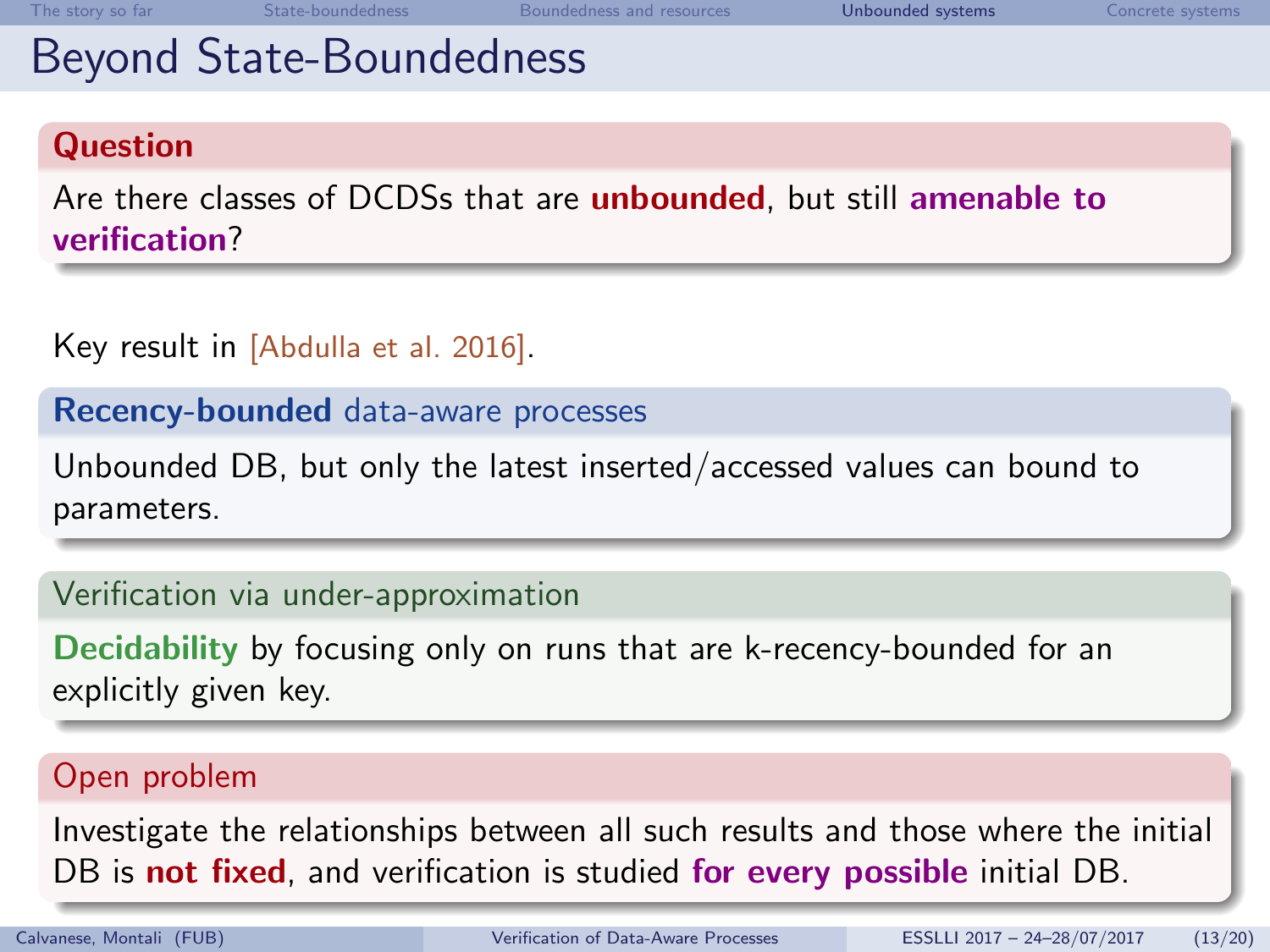### Incorporation of datatypes

#### Databases have datatypes

Numeric domains, domain-specific predicates, arithmetic.

- Many coordination algorithms and auctions require dense orders.
- Processes with costs and payment policies require integers and arithmetic.

#### Dense orders combine well with state-boundedness

Data-aware, state-bounded distributed systems with reals [Calvanese, Delzanno, and Montali [2015\]](#page-26-3):

OK to include dense linear orders: minor extension to the standard DCDS abstraction technique. Intuition. . .

 $Rigid >$  relation  $\Box$  Non-rigid  $Greater Than$  relation

over the entire domain  $\rightarrow$   $\rightarrow$  over active domain elements.

• No hope to include the successor relation (or integers): 2 data slots are sufficient to encode two counters.

### Discrete orders and arithmetic combine well with run-boundedness Ongoing work. . .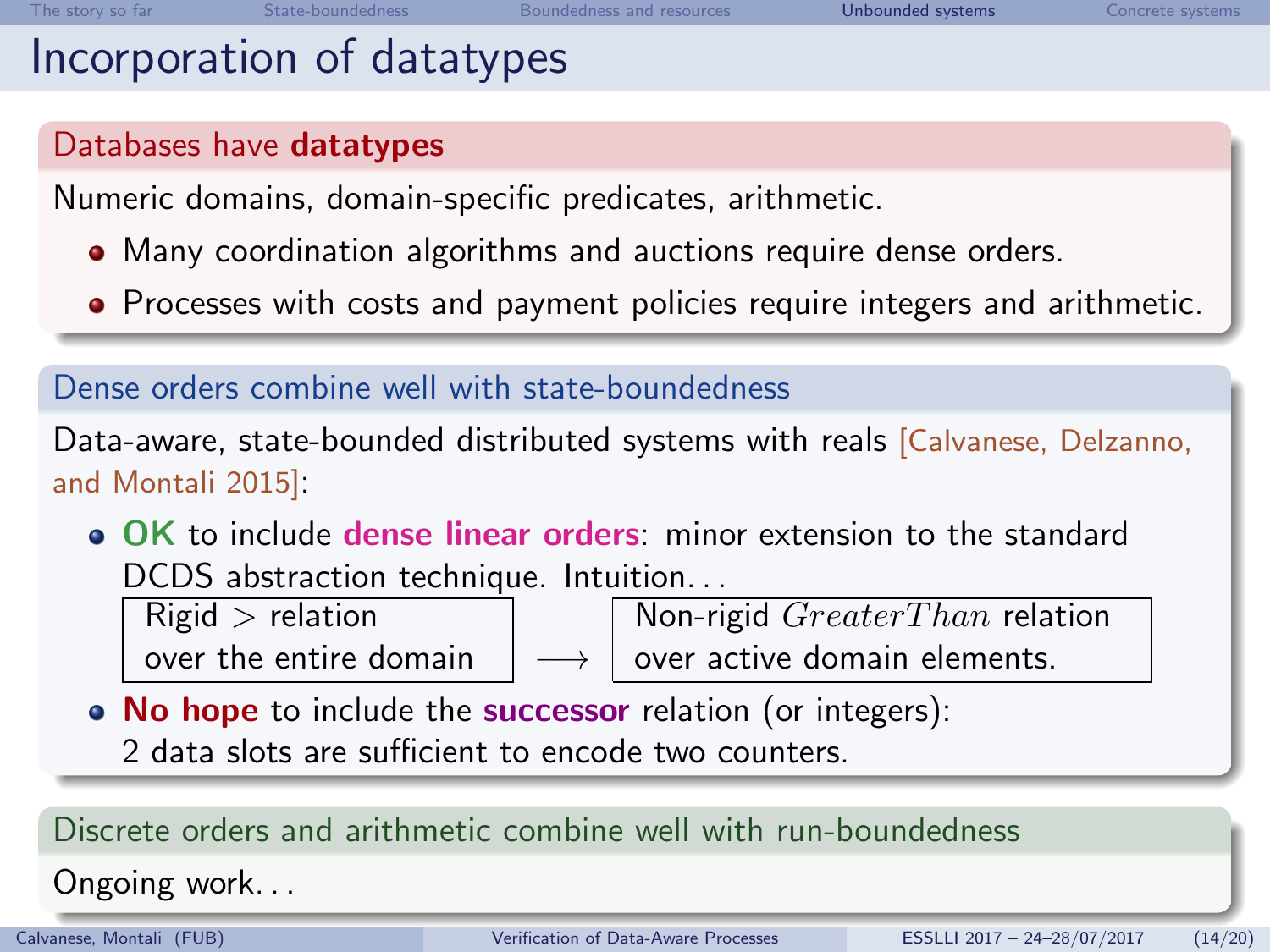<span id="page-15-0"></span>

| The story so far | State-boundedness | Boundedness and resources | Unbounded systems | Concrete systems |
|------------------|-------------------|---------------------------|-------------------|------------------|
| Outline          |                   |                           |                   |                  |

[The story so far](#page-2-0)

- [Checking/ensuring state boundedness](#page-4-0)
- [Boundedness and resources](#page-9-0)
- [Unbounded systems](#page-11-0)
- <sup>5</sup> [Towards concrete systems](#page-15-0)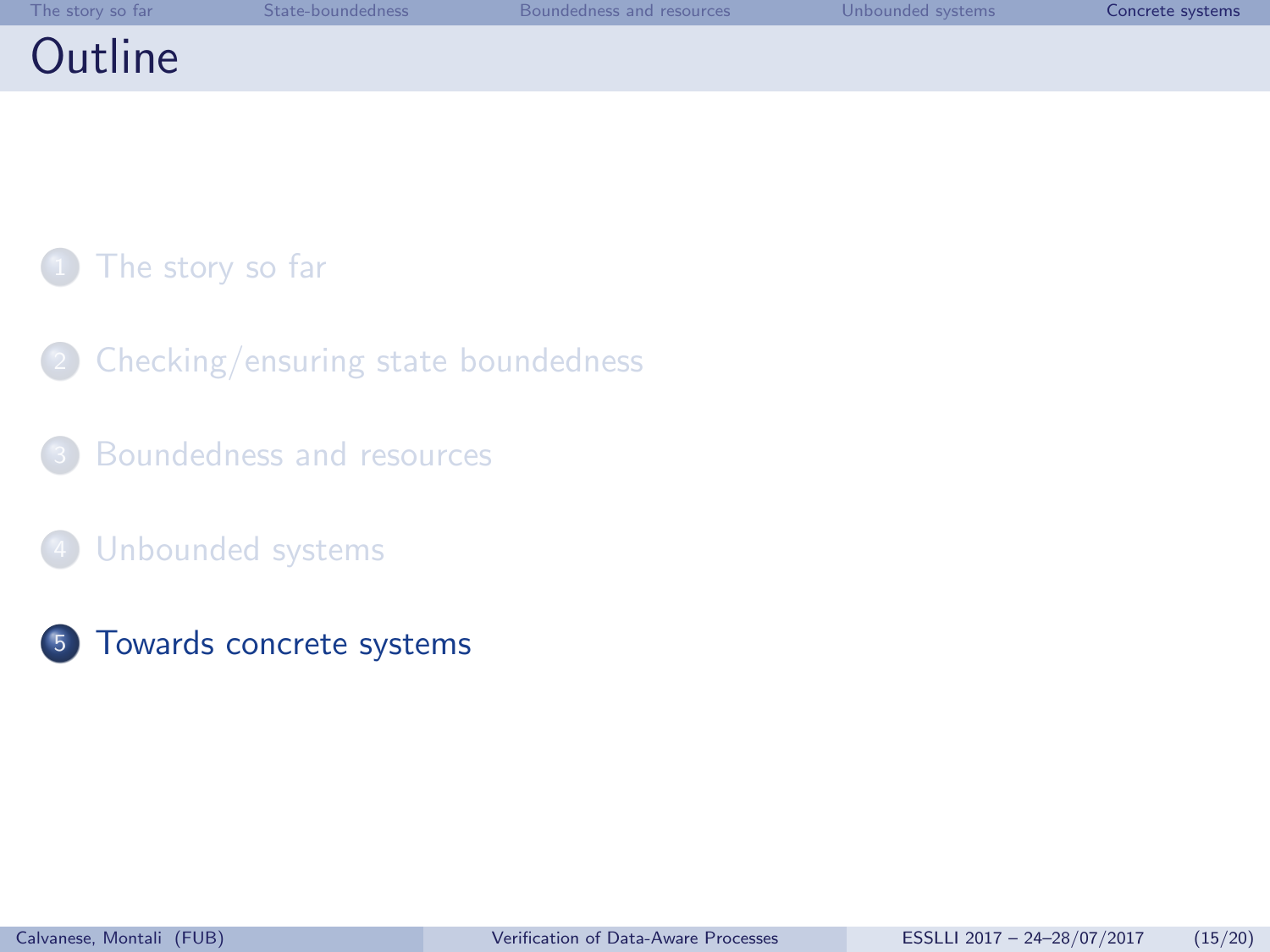### Relational multiagent systems and commitments

#### Relational MAS [Montali, Calvanese, and De Giacomo [2014\]](#page-27-0)

- Agents have names and hold/manipulate local, state-bounded DBs.
- Agents exchange data using their names for addressing.
- An institutional agent manages agent creation and deletion.
	- Due to state-boundedness: unboundedly many agents can dynamically enter into the system, but at each moment only boundedly many are active.



#### Relational commitments

In the same work: first proposal for modeling and verifying interaction protocols based on relational commitments, i.e., commitments with data payload and multiple instances.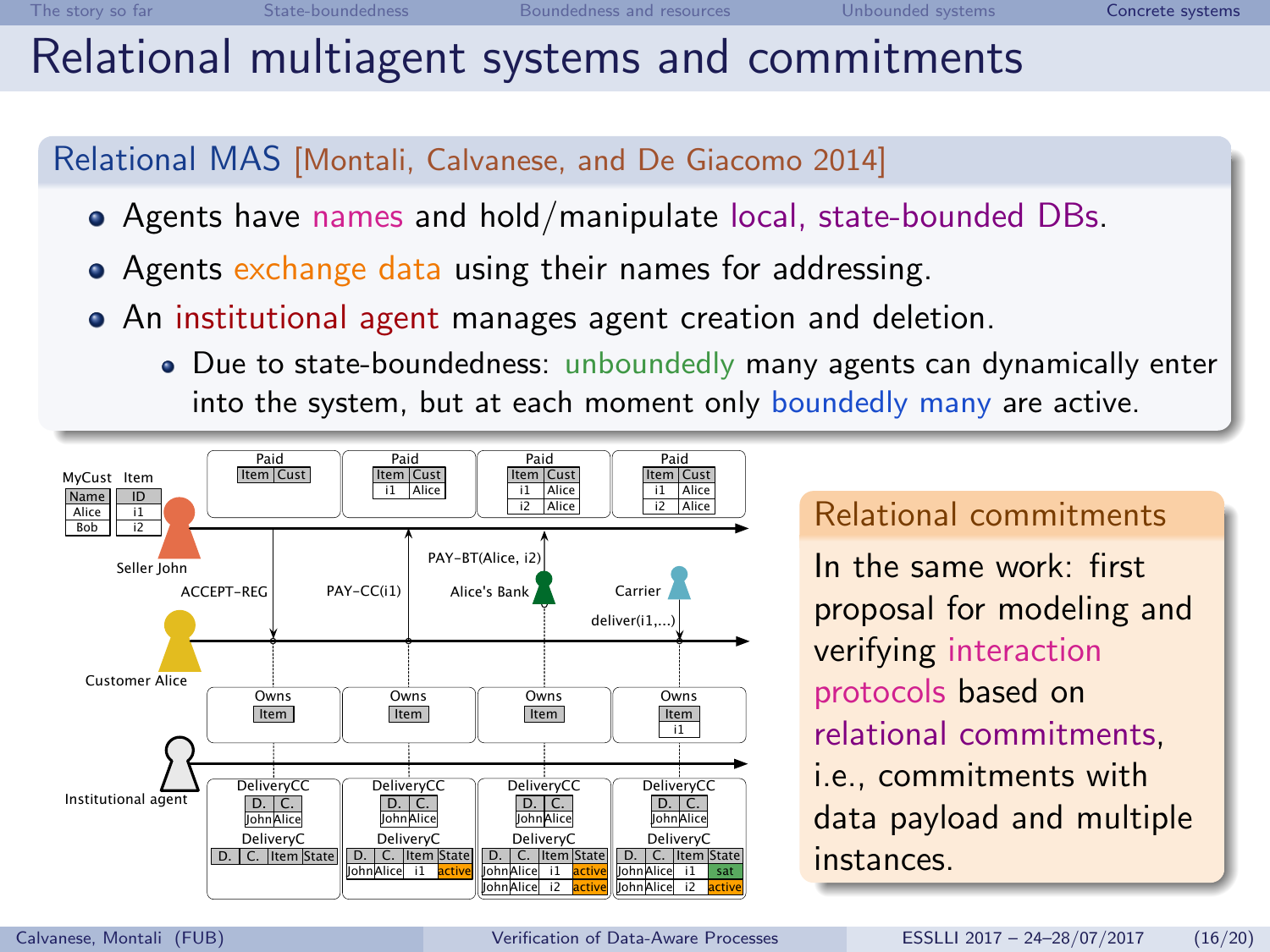# daphne: implementing DCDSs with relational technology



#### Native modeling and execution of DCDSs using relational DBMSs:

- SQL-like syntax for DCDSs with datatypes.
- Automated translation into relational DBMSs, as (temporal) tables, constraints, and stored procedures.
- Java APIs to support enactment and integration with concrete services.

Native explicit model checking of DCDSs using relational DBMSs:

- Same model for execution and verification!
- Special tables for storing the RTS induced by a DCDSs.
- Factoring of tables into temporal and atemporal parts.
- **Computation** of equality commitments and value recycling in services.
- **Java APIs for RTS** construction and search.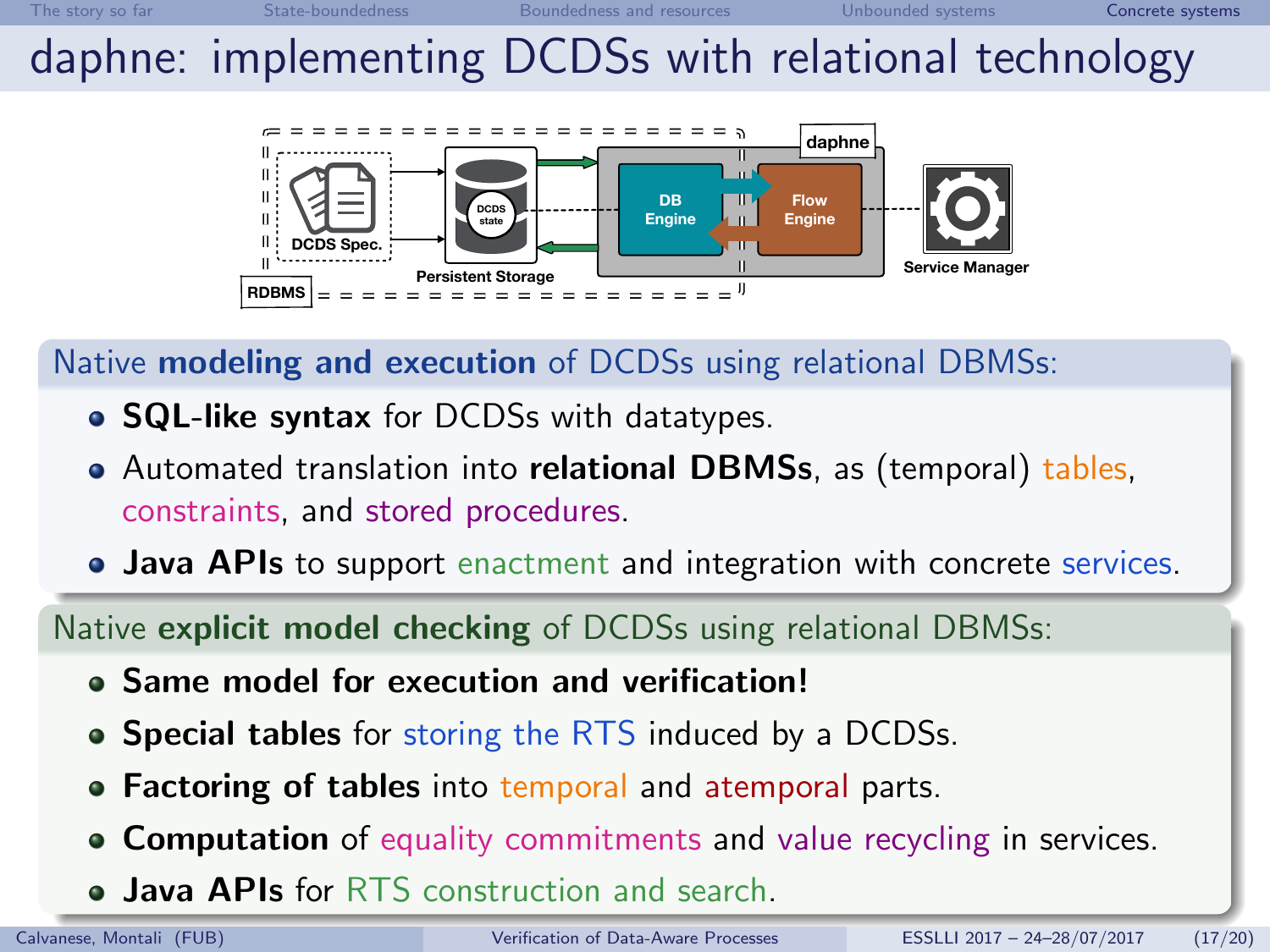#### BAUML: artifact-centric processes with UML  $D$ AUML. and inact-centric processes w



#### **BAUML approach is accepted or re-dependent failure**

- Business objects, states, associations and attributes: UML class diagrams. the transitions in the state machine diagram correspond to
- · Business object lifecycle: UML statechart diagram. **5 RELATED WORK**
- Complex event triggering a lifecycle transition: UML activity diagram. **Complex event** triggering a lifecycle transition: UML activity diagram.
- Tasks modeled as OCL operation contracts. be refined by means of an activity diagram. In particular, we the paper is accepted, it is assigned to a certain session and

*sion*.

s.id=subId **and** s.conference.name=conf)

WithdrawnSubmission **odel checking** (see before). Estanol PhD thesis: BAUML to D' [Calvanese, Montali, et al. 2014]: methodology to guarantee decidability of will show the details of *Submit Paper* and *Review Submission* the activity diagram finishes in *success*. It corresponds to the In [Calvanese, Montali, et al. [2014\]](#page-26-1): methodology to guarantee decidability of model checking (see before). Estanol PhD thesis: BAUML to DCDS! This work has been particle by the Ministerior supported by the Ministerior supported by the Ministerior supported by the Ministerior supported by the Ministerior supported by the Ministerior supported by the Ministerior

**References**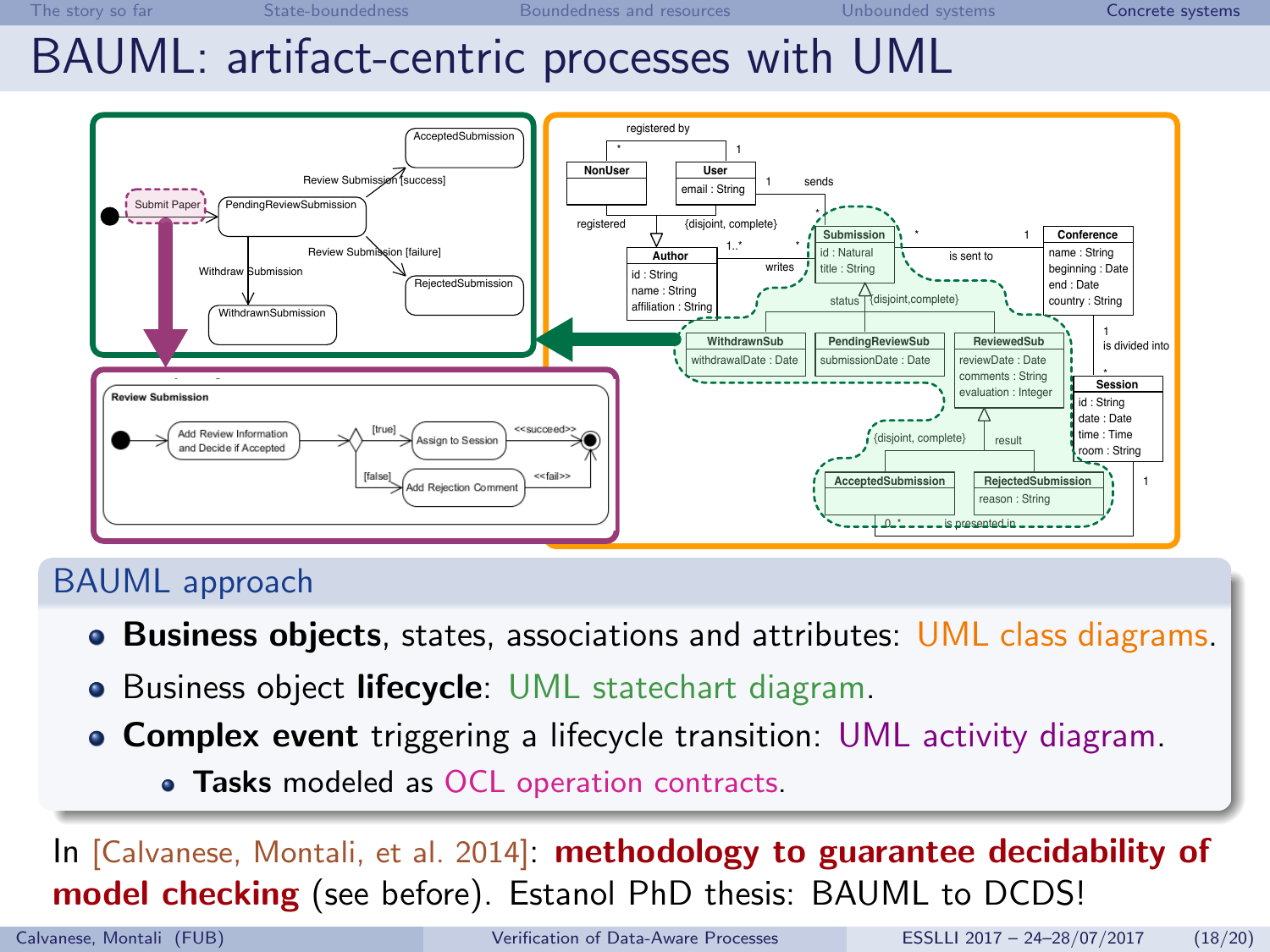### raw-sys: marrying workflow nets and databases



raw-sys model [De Masellis et al. [2017\]](#page-27-1):

Data-aware processes using well-known formalisms:

- **Data**: global and local relational databases.
- **Process control-flow**: workflow nets, enriched with:
	- Guards (queries over the DBs).
	- STRIPS-like actions with external inputs from an infinite domain, invoked upon firing net transitions.

raw-sys verification [De Masellis et al. [2017\]](#page-27-1):

- Map of (un)decidability, exploiting translation to DCDSs.
- **Encoding into planning systems to handle reachability problems.**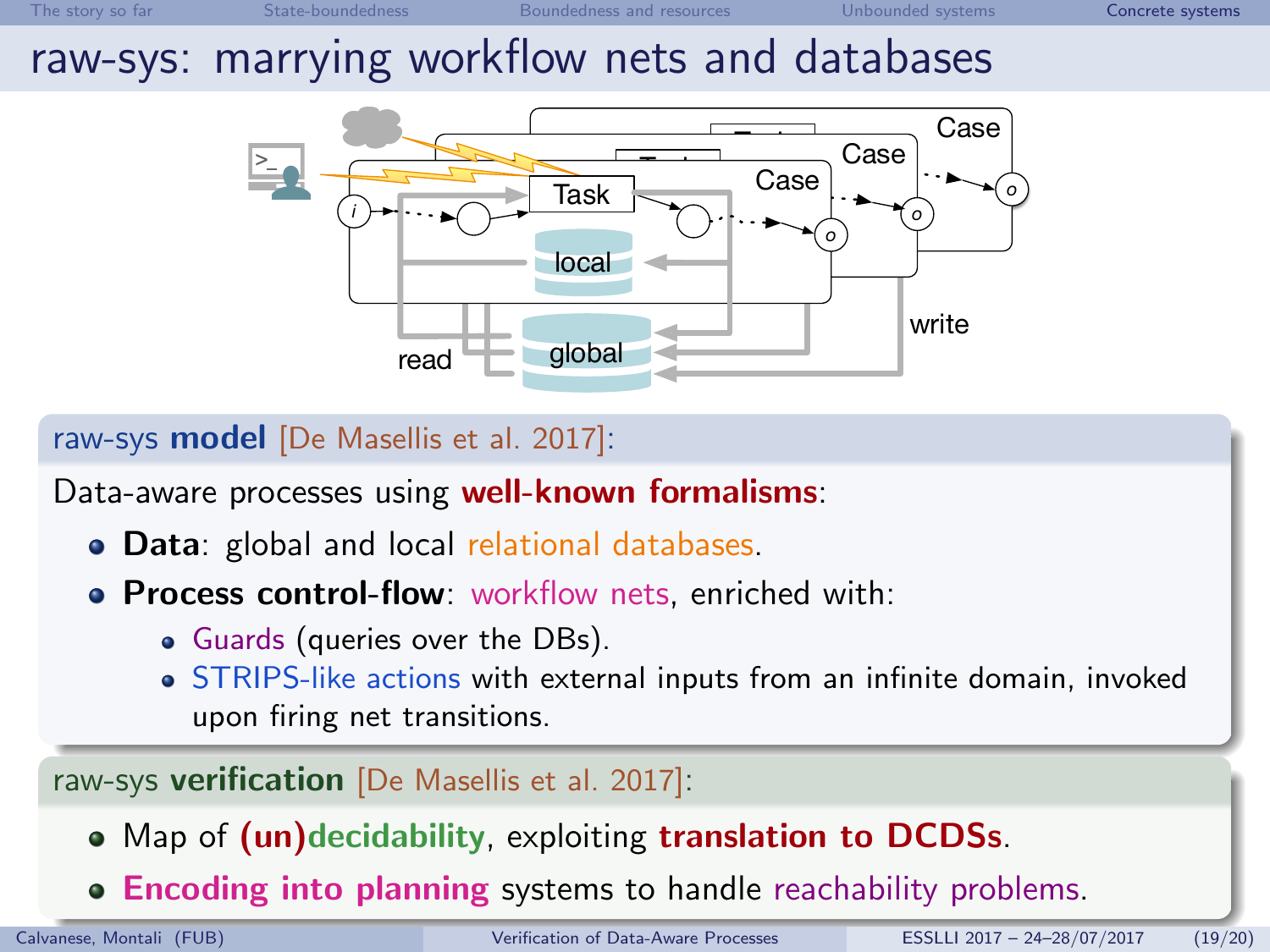

db-net model [Montali and Rivkin [2017\]](#page-27-2), three layers:

- **4** Persistence: relational database with constraints.
- **Data logic:** queries and actions over the persistence layer.
- **Control:** colored Petri net with  $\nu$ -variables, enriched with **view places** and transition-action bindings to inspect/update the persistence layer.

Note: Natural formalization of contemporary process modeling suites!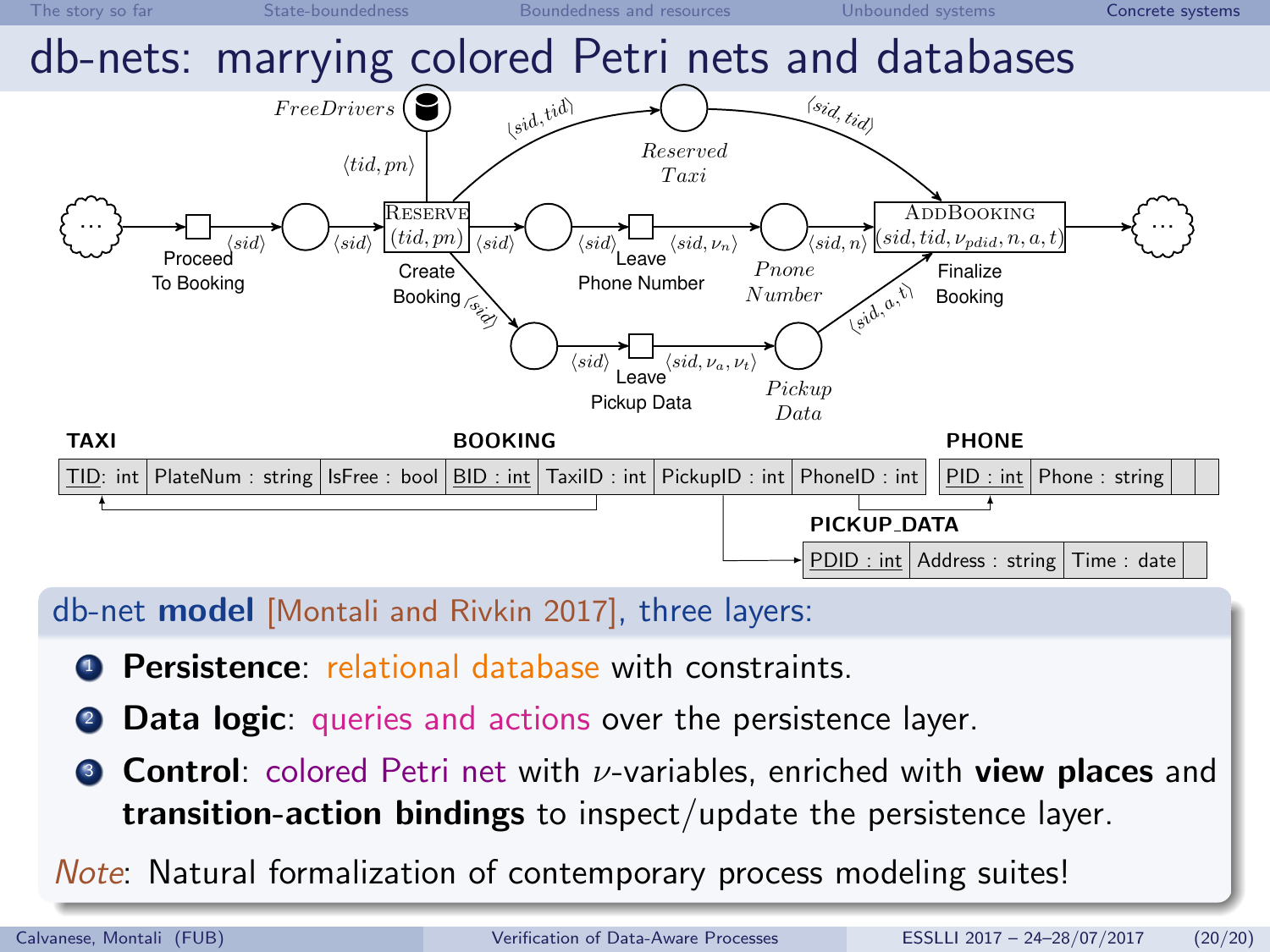

db-nets execution, simulation, verification [Montali and Rivkin [2017\]](#page-27-2):

- **Foundational results thanks to translation to DCDSs.**
- Ongoing implementation effort inside <www.cpntools.org>.

PDID : int Address : string Time : date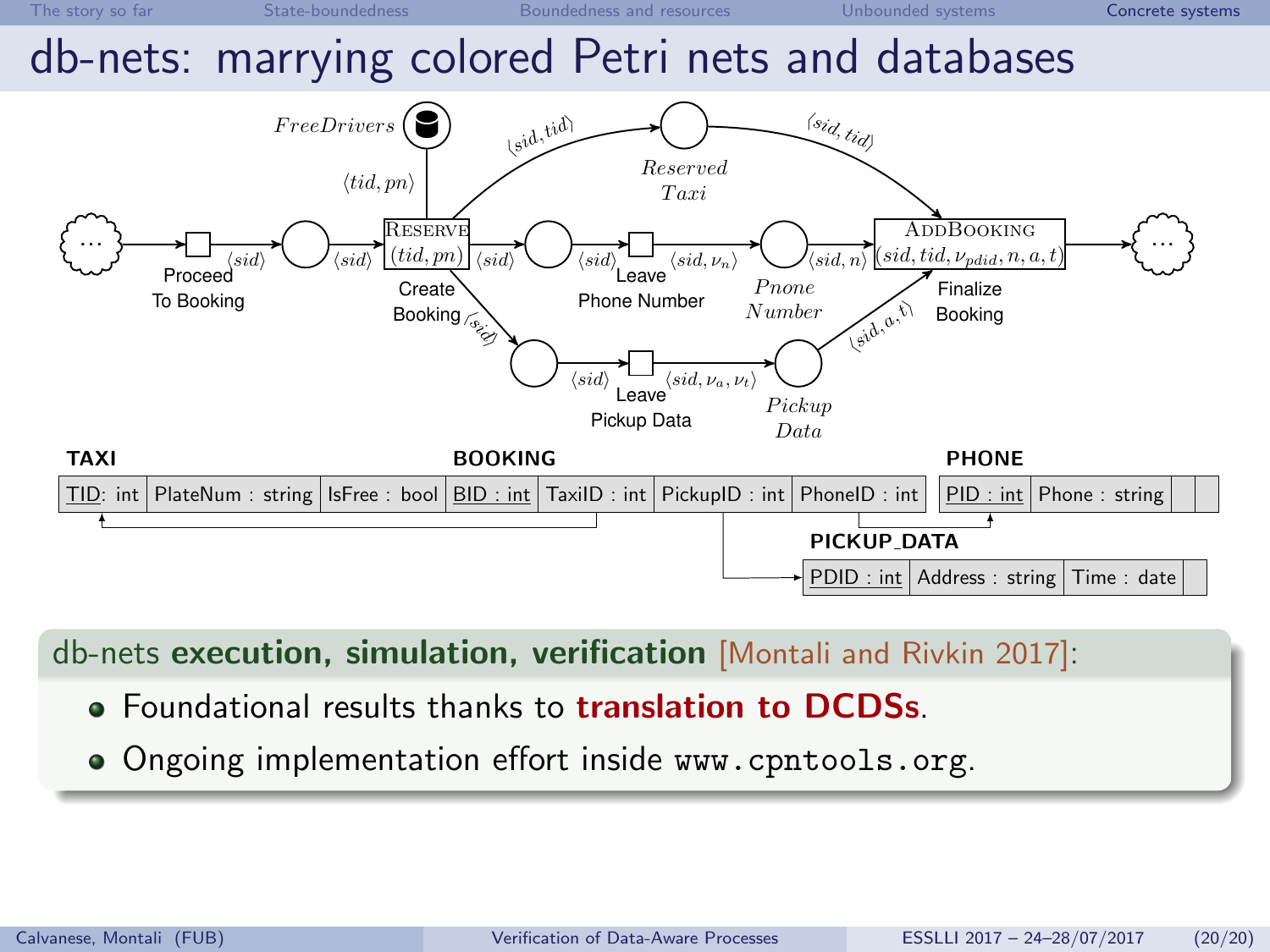### Acknowledgements

Thanks to the many people who contributed interesting ideas, suggestions, discussions, and collaborated to the presented results.

> Giuseppe De Giacomo Fabio Patrizi

Babak Bagheri Hariri Riccardo De Masellis Alin Deutsch Paolo Felli Rick Hull Maurizio Lenzerini Alessio Lomuscio Andy Rivkin Ario Santoso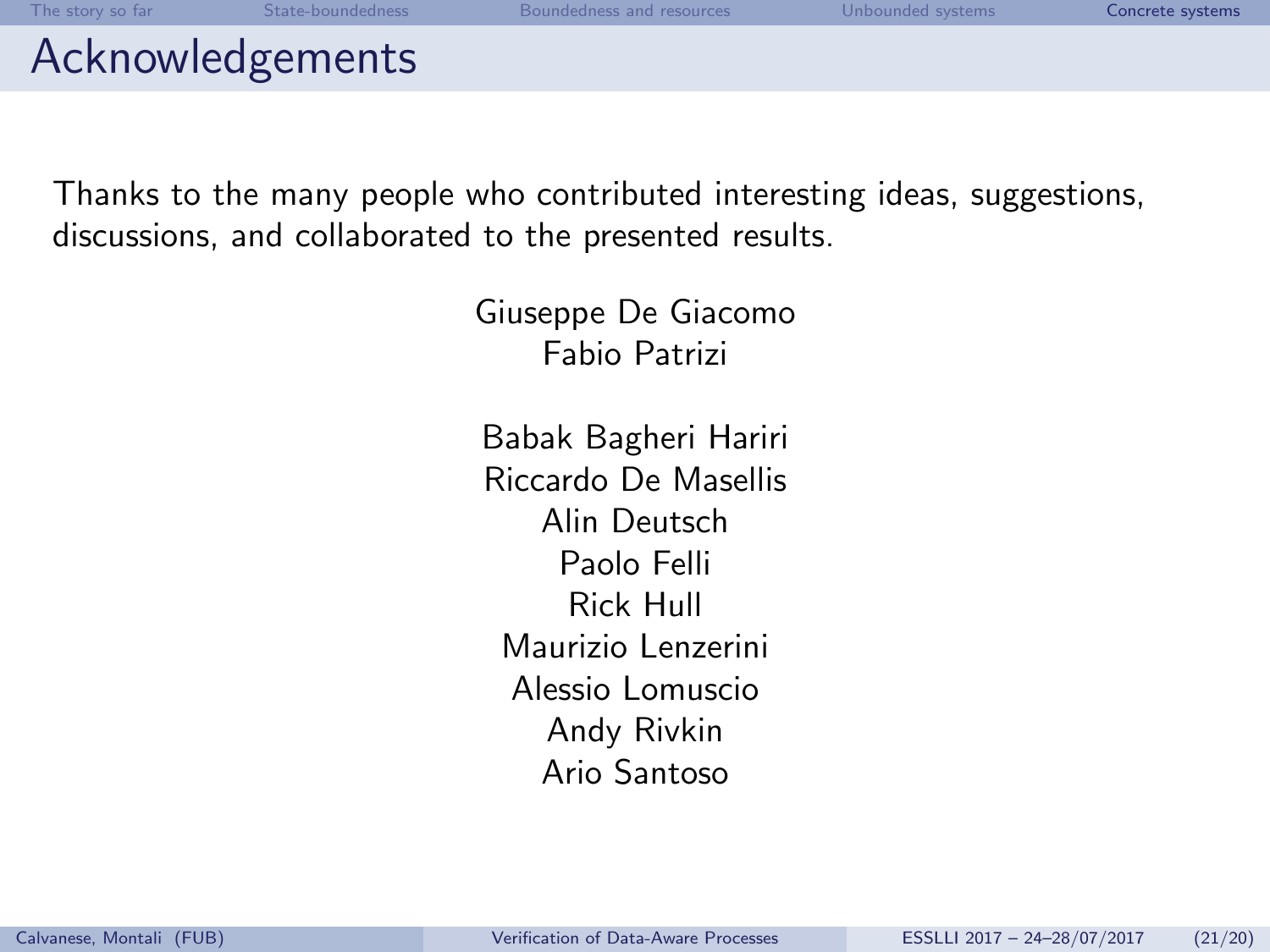# Thank you for your attention!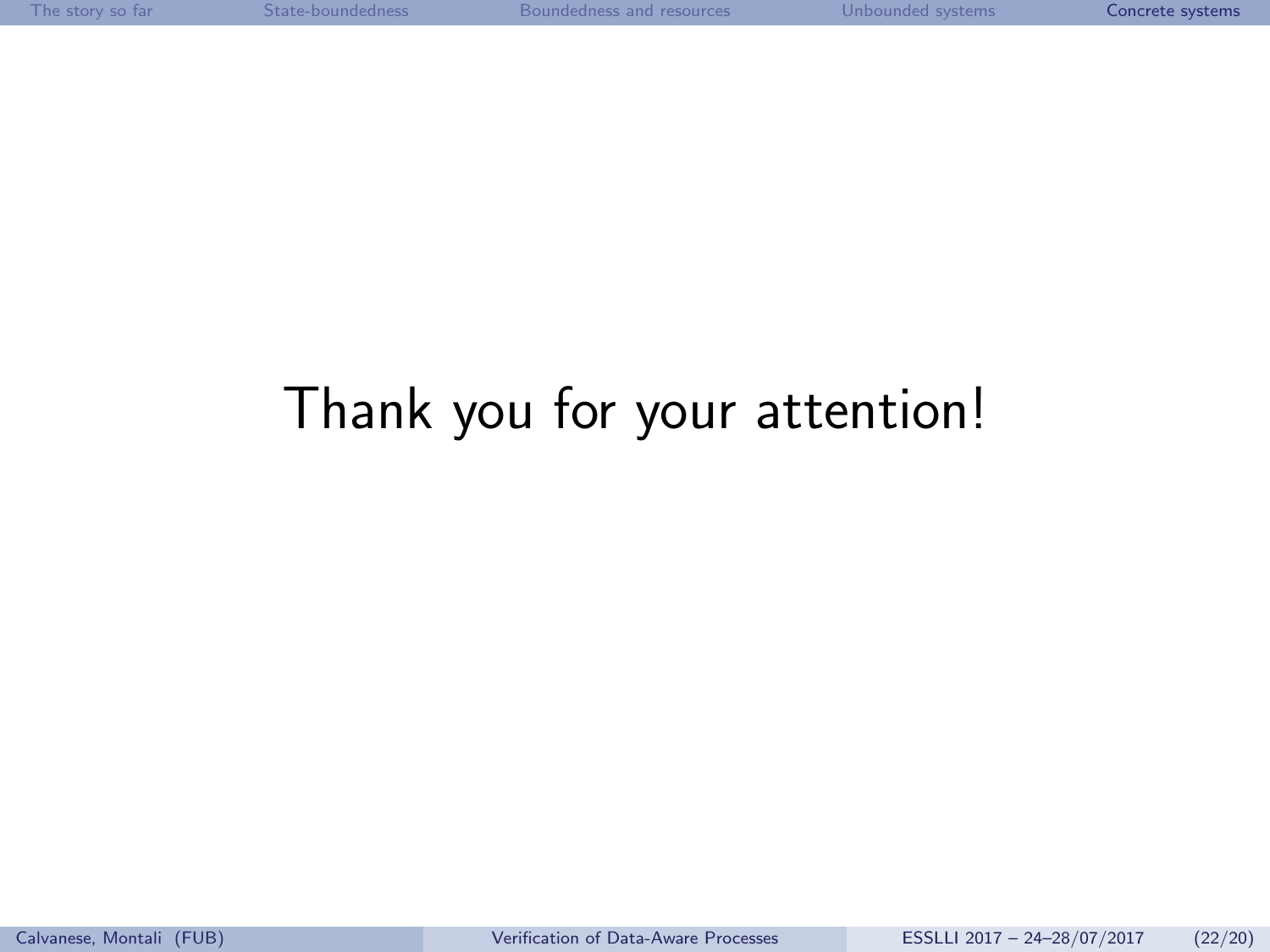### <span id="page-24-4"></span>References I

- <span id="page-24-0"></span>[1] Diego Calvanese, Giuseppe De Giacomo, and Marco Montali. "Foundations of Data-Aware Process Analysis: A Database Theory Perspective". In: Proc. of the 32nd ACM SIGACT SIGMOD SIGAI Svmp. on Principles of Database Systems (PODS). ACM Press, 2013, pp. 1–12.
- <span id="page-24-1"></span>[2] Babak Bagheri Hariri, Diego Calvanese, Giuseppe De Giacomo, et al. "Verification of Relational Data-Centric Dynamic Systems with External Services". In: Proc. of the 32nd ACM SIGACT SIGMOD SIGAI Symp. on Principles of Database Systems (PODS). Extended version available at <http://arxiv.org/abs/1203.0024>. 2013, pp. 163–174.
- <span id="page-24-2"></span>[3] Marco Montali and Diego Calvanese. "Soundness of Data-Aware, Case-Centric Processes". In: Int. J. on Software Tools for Technology Transfer (2016). DOI: [10.1007/s10009-016-0417-2](http://dx.doi.org/10.1007/s10009-016-0417-2).
- <span id="page-24-3"></span>[4] Diego Calvanese, Giuseppe De Giacomo, Marco Montali, and Fabio Patrizi. "First-Order mu-Calculus over Generic Transition Systems and Applications to the Situation Calculus". In: Information and Computation (2017). To appear.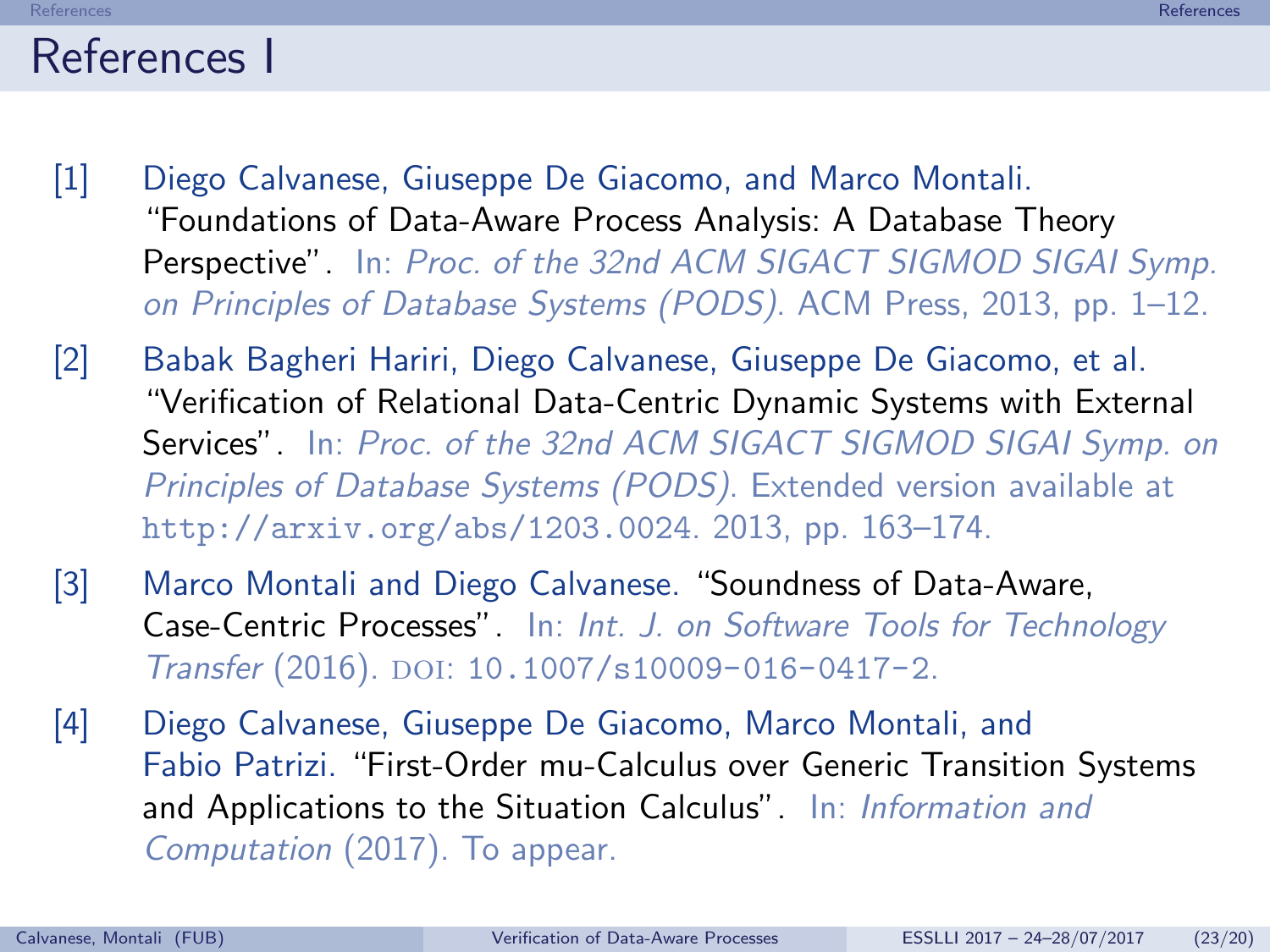### References II

- <span id="page-25-0"></span>[5] Keishi Okamoto. "Comparing Expressiveness of First-Order Modal  $\mu$ -calculus and First-Order CTL\*". In: RIMS Kokyuroku 1708 (2010), pp. 1–14.
- <span id="page-25-1"></span>[6] Fernando Rosa-Velardo and David de Frutos-Escrig. "Decidability and Complexity of Petri Nets with Unordered Data". In: Theoretical Computer Science 412.34 (2011), pp. 4439–4451.
- <span id="page-25-2"></span>[7] Marco Montali and Andrey Rivkin. "Model Checking Petri Nets with Names Using Data-Centric Dynamic Systems". In: Formal Aspects of Computing (2016), pp. 1–27.
- <span id="page-25-3"></span>[8] Catherine Dufourd, Petr Jancar, and Ph. Schnoebelen. "Boundedness of Reset P/T Nets". In: Proc. of the 26th Int. Coll. on Automata, Languages and Programming (ICALP). Vol. 1644. Lecture Notes in Computer Science. Springer, 1999, pp. 301–310.
- <span id="page-25-4"></span>[9] Babak Bagheri Hariri, Diego Calvanese, Alin Deutsch, et al. "State-Boundedness in Data-Aware Dynamic Systems". In: Proc. of the 14th Int. Conf. on the Principles of Knowledge Representation and Reasoning (KR). AAAI Press, 2014.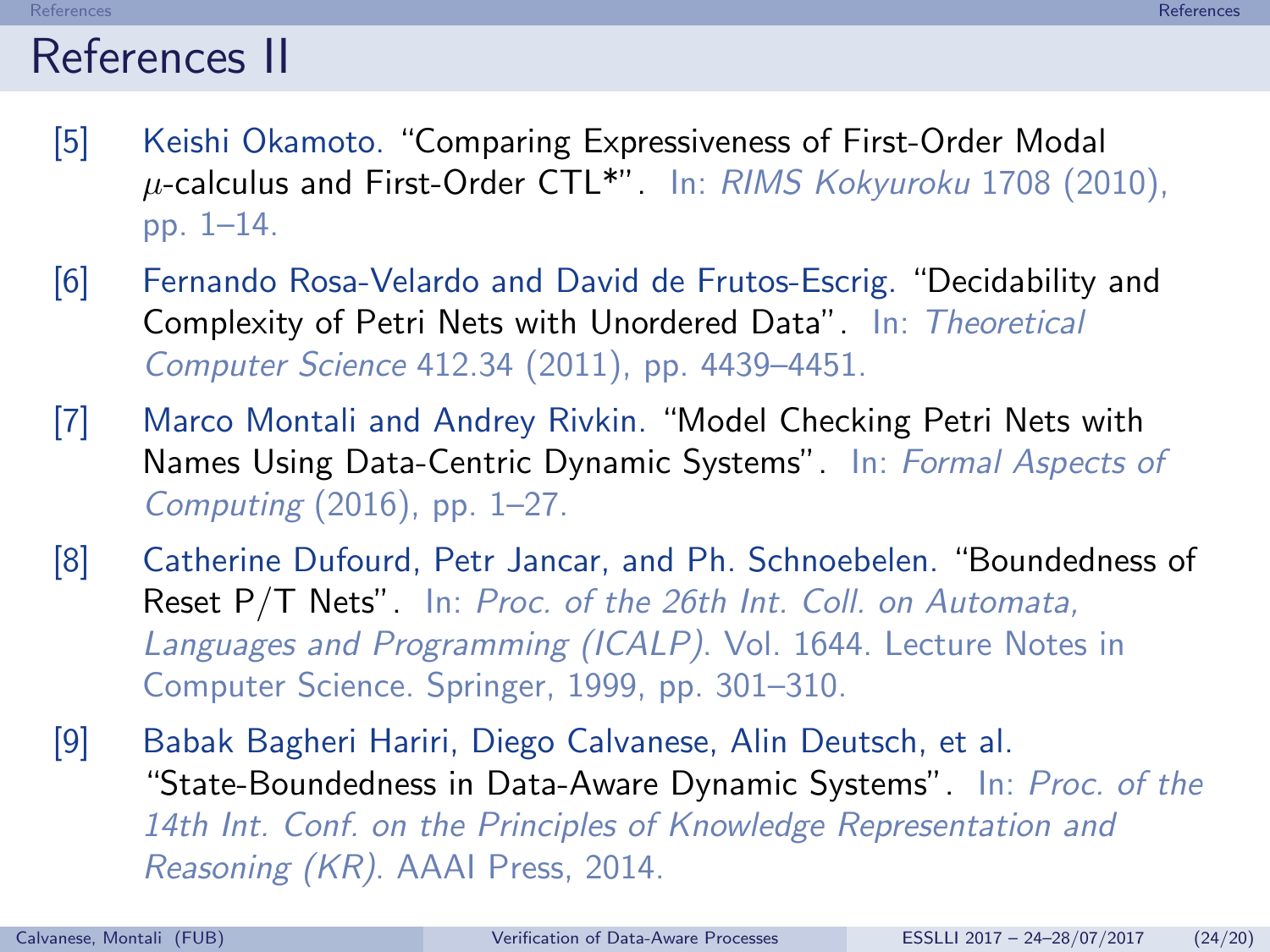### References III

- <span id="page-26-0"></span>[10] Dmitry Solomakhin et al. "Verification of Artifact-Centric Systems: Decidability and Modeling Issues". In: vol. 8274. Lecture Notes in Computer Science. Springer, 2013, pp. 252–266.
- <span id="page-26-1"></span>[11] Diego Calvanese, Marco Montali, et al. "Verifiable UML Artifact-Centric Business Process Models". In: Proc. of the 23rd Int. Conf. on Information and Knowledge Management (CIKM). 2014, pp. 1289–1298. doi: [10.1145/2661829.2662050](http://dx.doi.org/10.1145/2661829.2662050).
- <span id="page-26-2"></span>[12] Parosh Aziz Abdulla et al. "Recency-Bounded Verification of Dynamic Database-Driven Systems". In: Proc. of the 35th ACM SIGACT SIGMOD SIGAI Symp. on Principles of Database Systems (PODS). ACM Press, 2016.
- <span id="page-26-3"></span>[13] Diego Calvanese, Giorgio Delzanno, and Marco Montali. "Verification of Relational Multiagent Systems with Data Types". In: Proc. of the 29th AAAI Conf. on Artificial Intelligence (AAAI). AAAI Press, 2015, pp. 2031–2037.